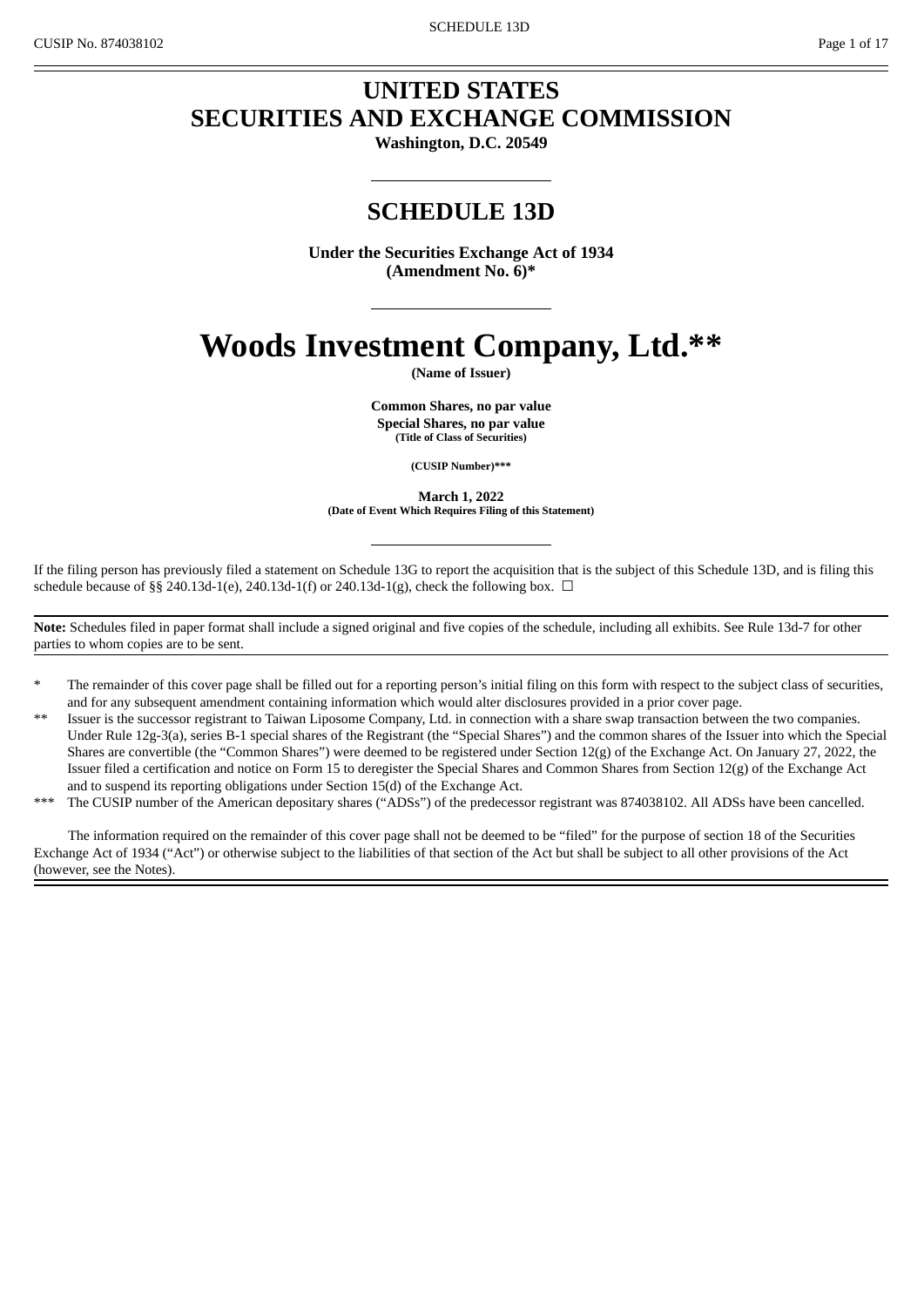# CUSIP No. 874038102 Page 2 of 17

 $\overline{r}$ 

SCHEDULE 13D

| (1)  | Names of reporting persons                                                                           |                |                                                                                         |  |  |
|------|------------------------------------------------------------------------------------------------------|----------------|-----------------------------------------------------------------------------------------|--|--|
|      |                                                                                                      |                | TLC Biosciences Corp.                                                                   |  |  |
| (2)  | Check the appropriate box if a member of a group (see instructions)<br>(a) $\Box$<br>$(b)$ $\square$ |                |                                                                                         |  |  |
| (3)  |                                                                                                      | SEC use only   |                                                                                         |  |  |
| (4)  |                                                                                                      |                | Source of funds (see instructions)                                                      |  |  |
|      | $00\,$                                                                                               |                |                                                                                         |  |  |
| (5)  |                                                                                                      |                | Check if disclosure of legal proceedings is required pursuant to Items $2(d)$ or $2(e)$ |  |  |
| (6)  |                                                                                                      |                | Citizenship or place of organization                                                    |  |  |
|      |                                                                                                      | Cayman Islands |                                                                                         |  |  |
|      | Number of                                                                                            | (7)            | Sole voting power                                                                       |  |  |
|      | shares                                                                                               |                | 73,505,885 Common Shares                                                                |  |  |
|      | beneficially<br>owned by                                                                             | (8)            | Shared voting power                                                                     |  |  |
|      | each<br>reporting<br>person                                                                          | (9)            | Sole dispositive power                                                                  |  |  |
|      | with:                                                                                                |                | 73,505,885 Common Shares                                                                |  |  |
|      |                                                                                                      | (10)           | Shared dispositive power                                                                |  |  |
| (11) |                                                                                                      |                | Aggregate amount beneficially owned by each reporting person                            |  |  |
|      |                                                                                                      |                | 73,505,885 Common Shares                                                                |  |  |
| (12) | Check if the aggregate amount in Row (11) excludes certain shares (see instructions)                 |                |                                                                                         |  |  |
|      | $\Box$                                                                                               |                |                                                                                         |  |  |
| (13) | Percent of class represented by amount in Row (11)                                                   |                |                                                                                         |  |  |
|      | 100%                                                                                                 |                |                                                                                         |  |  |
| (14) |                                                                                                      |                | Type of reporting person (see instructions)                                             |  |  |
|      | HC                                                                                                   |                |                                                                                         |  |  |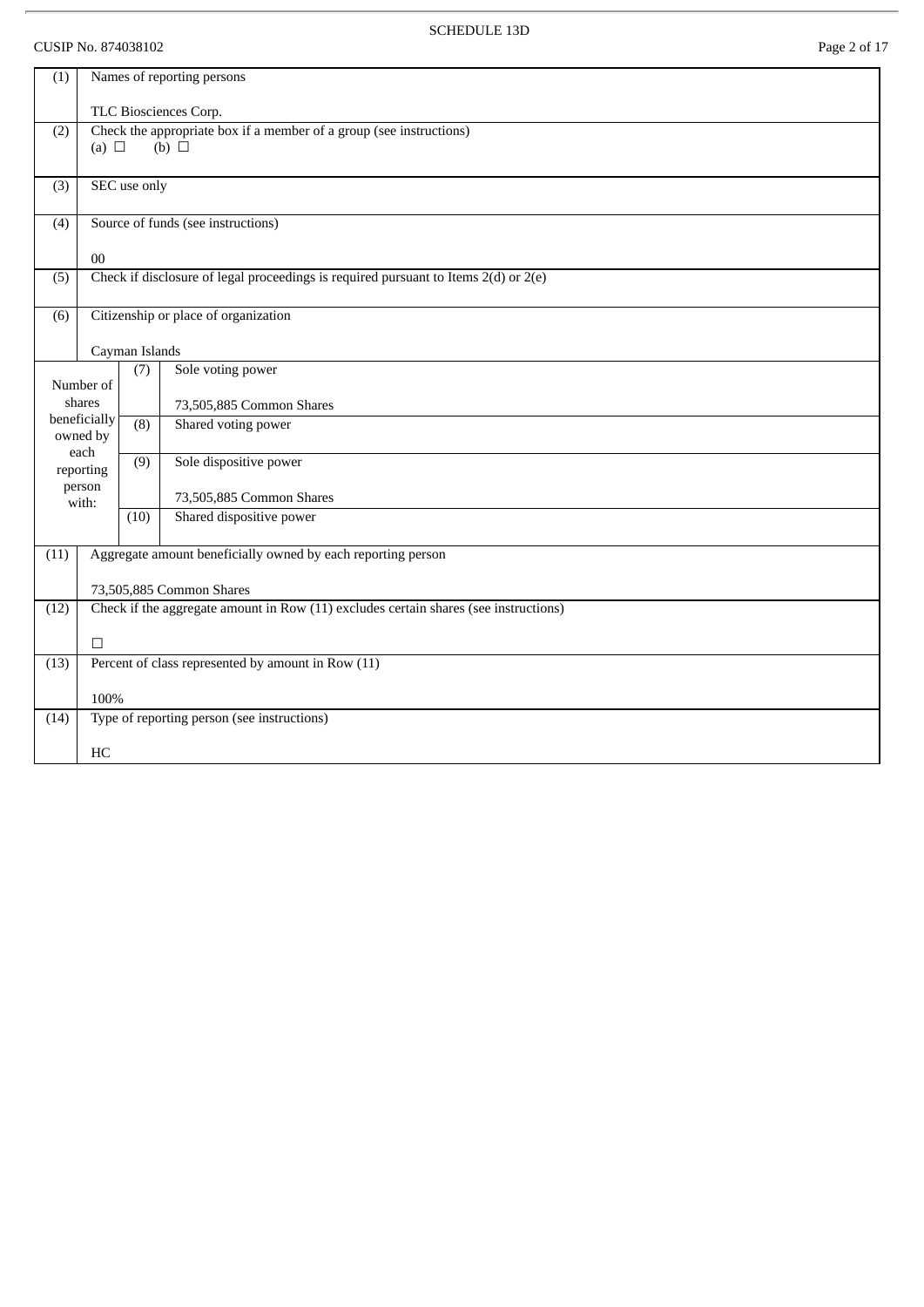# CUSIP No. 874038102 Page 3 of 17

l,

SCHEDULE 13D

| (1)  | Names of reporting persons                                                             |                                                                                                      |                                                                                         |  |  |  |
|------|----------------------------------------------------------------------------------------|------------------------------------------------------------------------------------------------------|-----------------------------------------------------------------------------------------|--|--|--|
|      |                                                                                        |                                                                                                      | Sea Crest Holding Corp.                                                                 |  |  |  |
| (2)  |                                                                                        | Check the appropriate box if a member of a group (see instructions)<br>$(b)$ $\square$<br>(a) $\Box$ |                                                                                         |  |  |  |
| (3)  |                                                                                        | SEC use only                                                                                         |                                                                                         |  |  |  |
| (4)  |                                                                                        |                                                                                                      | Source of funds (see instructions)                                                      |  |  |  |
|      | 00                                                                                     |                                                                                                      |                                                                                         |  |  |  |
| (5)  |                                                                                        |                                                                                                      | Check if disclosure of legal proceedings is required pursuant to Items $2(d)$ or $2(e)$ |  |  |  |
| (6)  |                                                                                        |                                                                                                      | Citizenship or place of organization                                                    |  |  |  |
|      |                                                                                        | Cayman Islands                                                                                       |                                                                                         |  |  |  |
|      | Number of                                                                              | (7)                                                                                                  | Sole voting power                                                                       |  |  |  |
|      | shares                                                                                 |                                                                                                      | 73,505,885 Common Shares                                                                |  |  |  |
|      | beneficially<br>owned by                                                               | (8)                                                                                                  | Shared voting power                                                                     |  |  |  |
|      | each<br>reporting<br>person                                                            | (9)                                                                                                  | Sole dispositive power                                                                  |  |  |  |
|      | with:                                                                                  |                                                                                                      | 73,505,885 Common Shares                                                                |  |  |  |
|      |                                                                                        | (10)                                                                                                 | Shared dispositive power                                                                |  |  |  |
| (11) |                                                                                        |                                                                                                      | Aggregate amount beneficially owned by each reporting person                            |  |  |  |
|      |                                                                                        |                                                                                                      | 73,505,885 Common Shares                                                                |  |  |  |
| (12) | Check if the aggregate amount in Row $(11)$ excludes certain shares (see instructions) |                                                                                                      |                                                                                         |  |  |  |
|      | П                                                                                      |                                                                                                      |                                                                                         |  |  |  |
| (13) | Percent of class represented by amount in Row (11)                                     |                                                                                                      |                                                                                         |  |  |  |
|      | 100%                                                                                   |                                                                                                      |                                                                                         |  |  |  |
| (14) |                                                                                        |                                                                                                      | Type of reporting person (see instructions)                                             |  |  |  |
|      | HC                                                                                     |                                                                                                      |                                                                                         |  |  |  |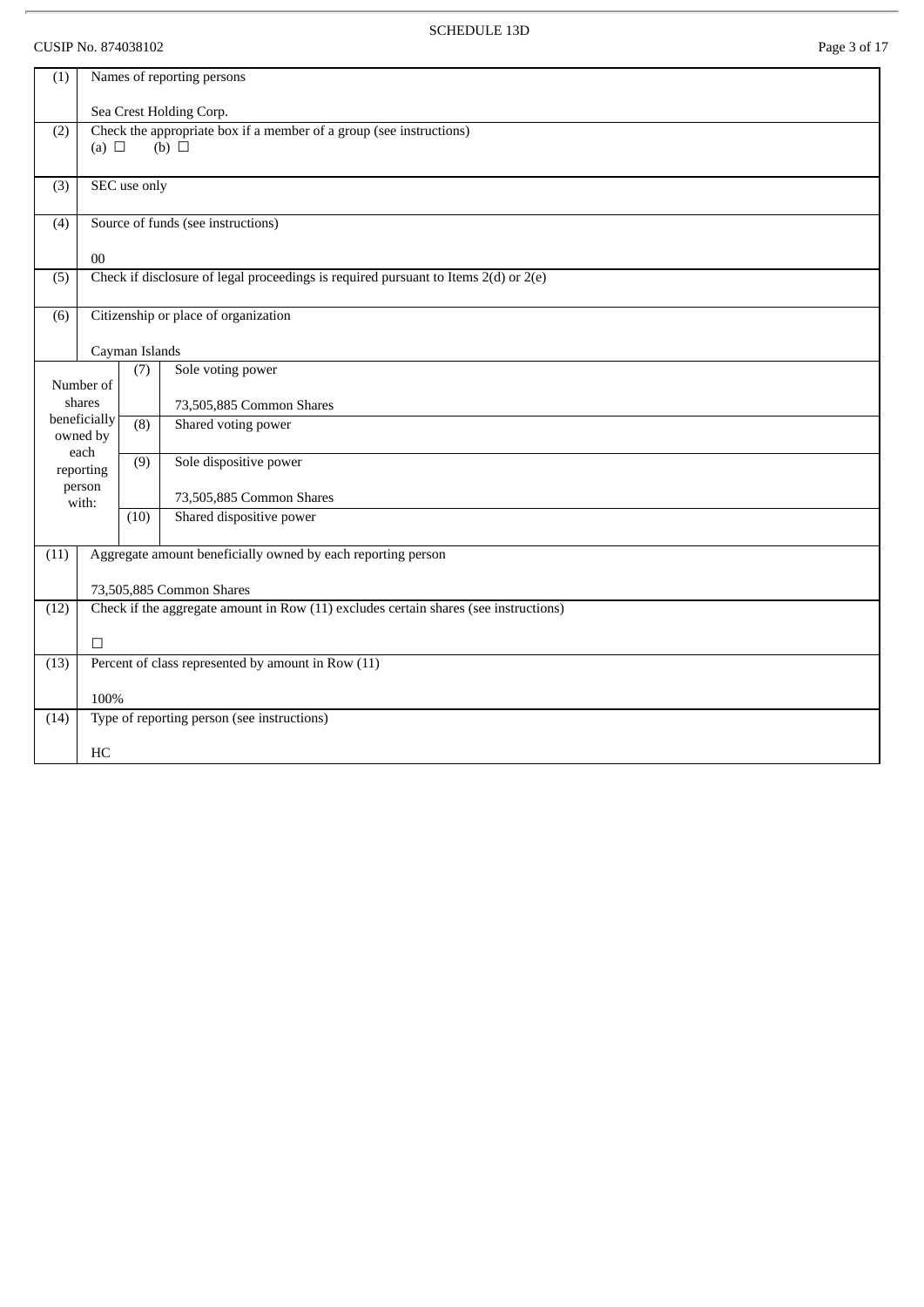# CUSIP No. 874038102 Page 4 of 17

 $\overline{r}$ 

SCHEDULE 13D

| (1)                                                                                          | Names of reporting persons                                                                                |                  |                                                                                         |  |  |
|----------------------------------------------------------------------------------------------|-----------------------------------------------------------------------------------------------------------|------------------|-----------------------------------------------------------------------------------------|--|--|
|                                                                                              |                                                                                                           |                  | Teal Sea Holding Corp.                                                                  |  |  |
| (2)                                                                                          | Check the appropriate box if a member of a group (see instructions)<br>$(b)$ $\square$<br>$(a) \boxtimes$ |                  |                                                                                         |  |  |
| (3)                                                                                          |                                                                                                           | SEC use only     |                                                                                         |  |  |
| (4)                                                                                          |                                                                                                           |                  | Source of funds (see instructions)                                                      |  |  |
|                                                                                              | <b>OO</b>                                                                                                 |                  |                                                                                         |  |  |
| (5)                                                                                          |                                                                                                           |                  | Check if disclosure of legal proceedings is required pursuant to Items $2(d)$ or $2(e)$ |  |  |
| (6)                                                                                          |                                                                                                           |                  | Citizenship or place of organization                                                    |  |  |
|                                                                                              |                                                                                                           | Cayman Islands   |                                                                                         |  |  |
|                                                                                              | Number of                                                                                                 | (7)              | Sole voting power                                                                       |  |  |
|                                                                                              | shares<br>beneficially                                                                                    | $\overline{(8)}$ | Shared voting power                                                                     |  |  |
|                                                                                              | owned by<br>each                                                                                          |                  | 73,505,885 Common Shares                                                                |  |  |
|                                                                                              | reporting<br>person                                                                                       | (9)              | Sole dispositive power                                                                  |  |  |
|                                                                                              | with:                                                                                                     | (10)             | Shared dispositive power                                                                |  |  |
|                                                                                              |                                                                                                           |                  | 73,505,885 Common Shares                                                                |  |  |
| (11)                                                                                         |                                                                                                           |                  | Aggregate amount beneficially owned by each reporting person                            |  |  |
|                                                                                              |                                                                                                           |                  | 73,505,885 Common Shares                                                                |  |  |
| Check if the aggregate amount in Row (11) excludes certain shares (see instructions)<br>(12) |                                                                                                           |                  |                                                                                         |  |  |
|                                                                                              | П                                                                                                         |                  |                                                                                         |  |  |
| (13)                                                                                         |                                                                                                           |                  | Percent of class represented by amount in Row (11)                                      |  |  |
| 100%                                                                                         |                                                                                                           |                  |                                                                                         |  |  |
| (14)                                                                                         |                                                                                                           |                  | Type of reporting person (see instructions)                                             |  |  |
|                                                                                              | HC                                                                                                        |                  |                                                                                         |  |  |
|                                                                                              |                                                                                                           |                  |                                                                                         |  |  |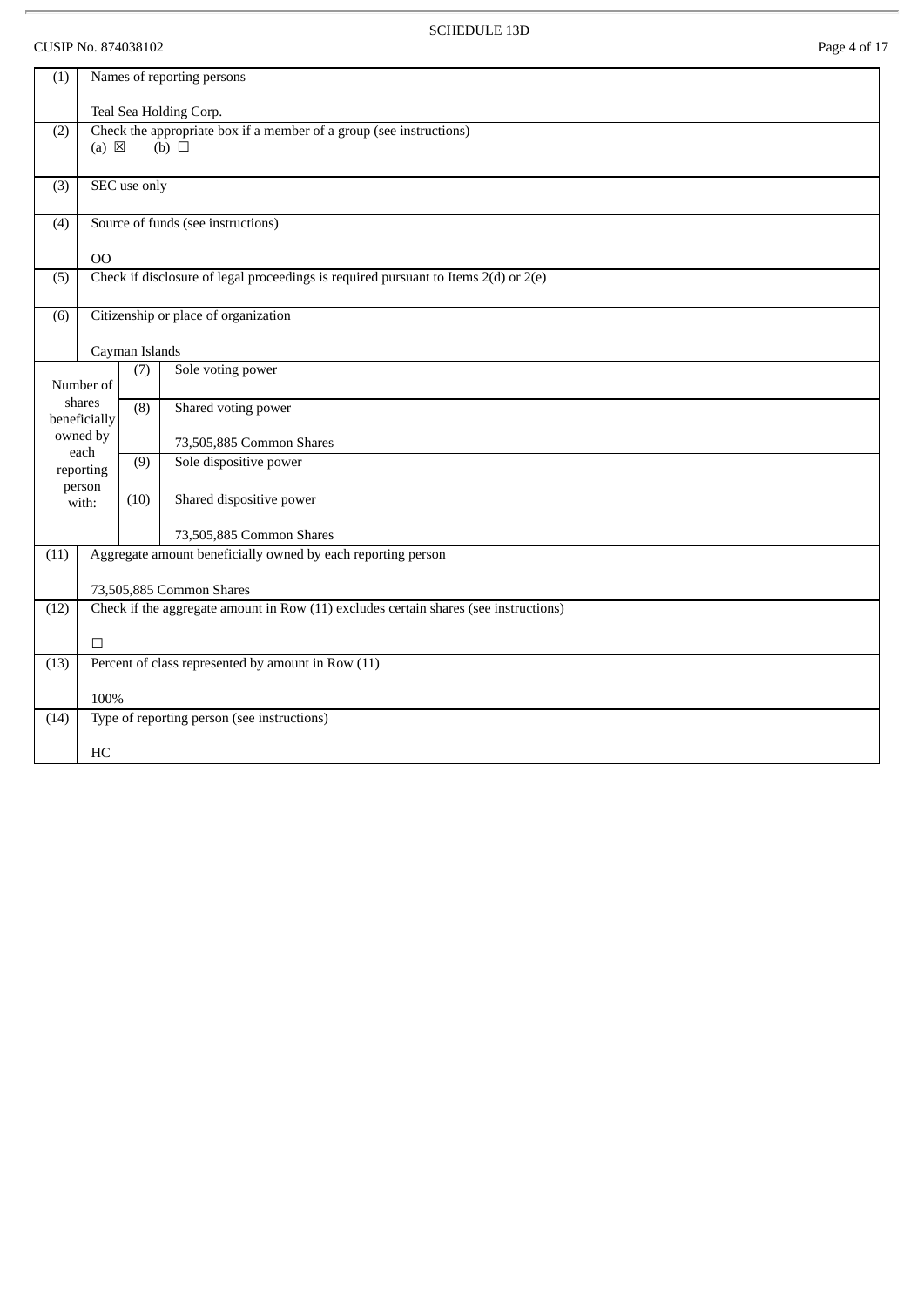# CUSIP No. 874038102 Page 5 of 17

SCHEDULE 13D

| (1)                                   | Names of reporting persons |                |                                                                                         |  |  |  |
|---------------------------------------|----------------------------|----------------|-----------------------------------------------------------------------------------------|--|--|--|
|                                       |                            | Chang-Hai Lin* |                                                                                         |  |  |  |
| (2)                                   | $(a) \boxtimes$            |                | Check the appropriate box if a member of a group (see instructions)<br>$(b)$ $\square$  |  |  |  |
|                                       |                            |                |                                                                                         |  |  |  |
| (3)                                   |                            | SEC use only   |                                                                                         |  |  |  |
| (4)                                   |                            |                | Source of funds (see instructions)                                                      |  |  |  |
|                                       | $\rm PF$                   |                |                                                                                         |  |  |  |
| (5)                                   |                            |                | Check if disclosure of legal proceedings is required pursuant to Items $2(d)$ or $2(e)$ |  |  |  |
| (6)                                   |                            |                | Citizenship or place of organization                                                    |  |  |  |
|                                       |                            |                | Republic of China (Taiwan)                                                              |  |  |  |
| Sole voting power<br>(7)<br>Number of |                            |                |                                                                                         |  |  |  |
|                                       | shares<br>beneficially     | (8)            | Shared voting power                                                                     |  |  |  |
|                                       | owned by<br>each           |                | 73,505,885 Common Shares                                                                |  |  |  |
|                                       | reporting<br>person        | (9)            | Sole dispositive power                                                                  |  |  |  |
|                                       | with:                      | (10)           | Shared dispositive power                                                                |  |  |  |
|                                       |                            |                | 73,505,885 Common Shares                                                                |  |  |  |
| (11)                                  |                            |                | Aggregate amount beneficially owned by each reporting person                            |  |  |  |
|                                       |                            |                | 73,505,885 Common Shares                                                                |  |  |  |
| (12)                                  |                            |                | Check if the aggregate amount in Row (11) excludes certain shares (see instructions)    |  |  |  |
|                                       | П                          |                |                                                                                         |  |  |  |
| (13)                                  |                            |                | Percent of class represented by amount in Row (11)                                      |  |  |  |
| 100%                                  |                            |                |                                                                                         |  |  |  |
| (14)                                  |                            |                | Type of reporting person (see instructions)                                             |  |  |  |
|                                       | IN                         |                |                                                                                         |  |  |  |

\* Mr. Lin is the spouse of Ms. Yu-Hua Lin, another Reporting Person in this joint filing.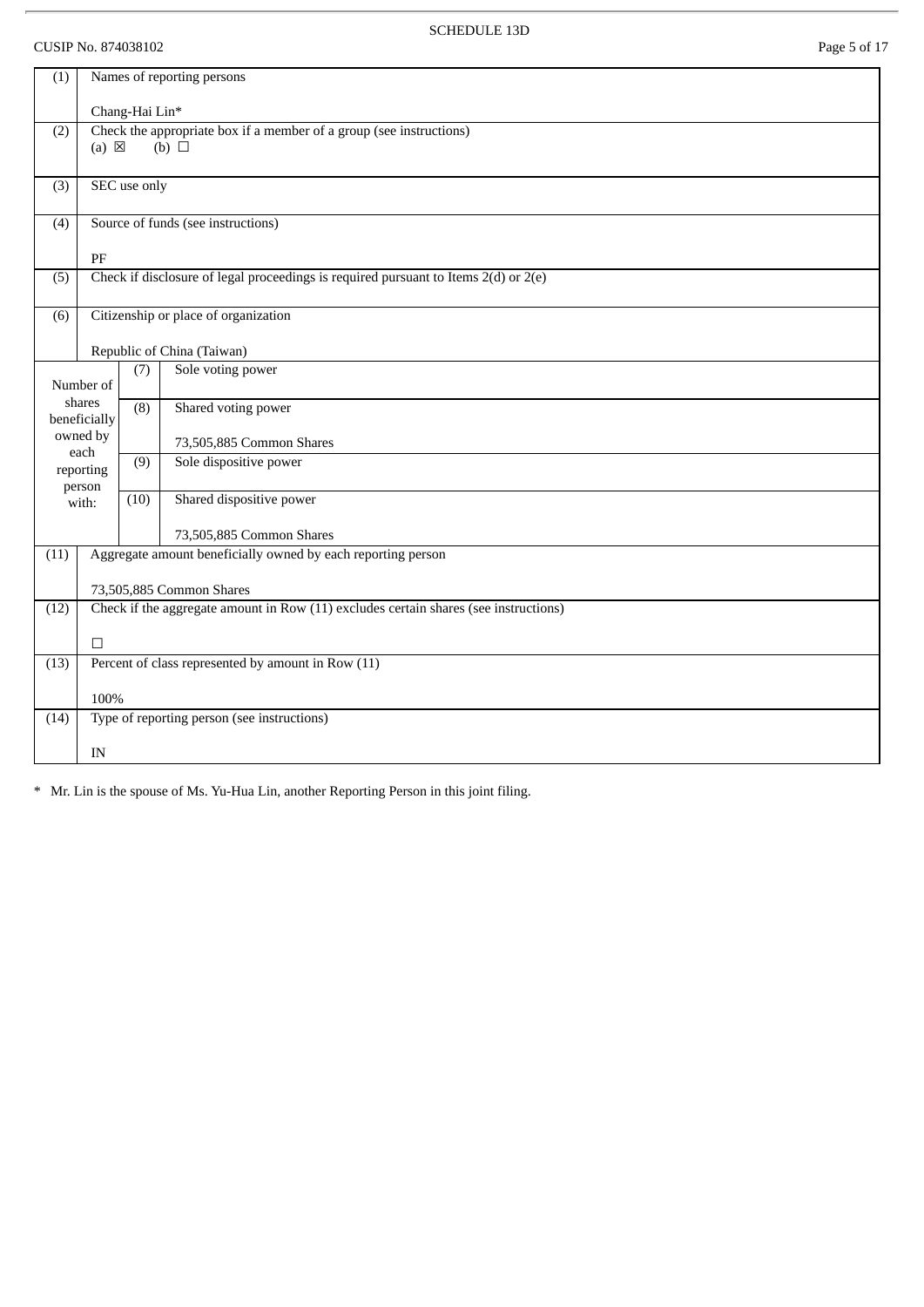# CUSIP No. 874038102 Page 6 of 17

SCHEDULE 13D

| (1)  |                                                                                      |              | Names of reporting persons                                                             |
|------|--------------------------------------------------------------------------------------|--------------|----------------------------------------------------------------------------------------|
|      |                                                                                      | Yu-Hua Lin*  |                                                                                        |
| (2)  | $(a) \boxtimes$                                                                      |              | Check the appropriate box if a member of a group (see instructions)<br>$(b)$ $\square$ |
|      |                                                                                      |              |                                                                                        |
| (3)  |                                                                                      | SEC use only |                                                                                        |
| (4)  |                                                                                      |              | Source of funds (see instructions)                                                     |
|      | PF                                                                                   |              |                                                                                        |
| (5)  |                                                                                      |              | Check if disclosure of legal proceedings is required pursuant to Items 2(d) or 2(e)    |
| (6)  |                                                                                      |              | Citizenship or place of organization                                                   |
|      |                                                                                      |              | Republic of China (Taiwan)                                                             |
|      | Number of                                                                            | (7)          | Sole voting power                                                                      |
|      | shares<br>beneficially                                                               | (8)          | Shared voting power                                                                    |
|      | owned by                                                                             |              | 73,505,885 Common Shares                                                               |
|      | each<br>reporting<br>person                                                          | (9)          | Sole dispositive power                                                                 |
|      | with:                                                                                | (10)         | Shared dispositive power                                                               |
|      |                                                                                      |              | 73,505,885 Common Shares                                                               |
| (11) |                                                                                      |              | Aggregate amount beneficially owned by each reporting person                           |
|      |                                                                                      |              | 73,505,885 Common Shares                                                               |
| (12) | Check if the aggregate amount in Row (11) excludes certain shares (see instructions) |              |                                                                                        |
|      | $\Box$                                                                               |              |                                                                                        |
| (13) |                                                                                      |              | Percent of class represented by amount in Row (11)                                     |
|      | 100%                                                                                 |              |                                                                                        |
| (14) |                                                                                      |              | Type of reporting person (see instructions)                                            |
|      | IN                                                                                   |              |                                                                                        |

\* The spouse of Ms. Lin is Mr. Chang-Hai Lin, another Reporting Person in this joint filing.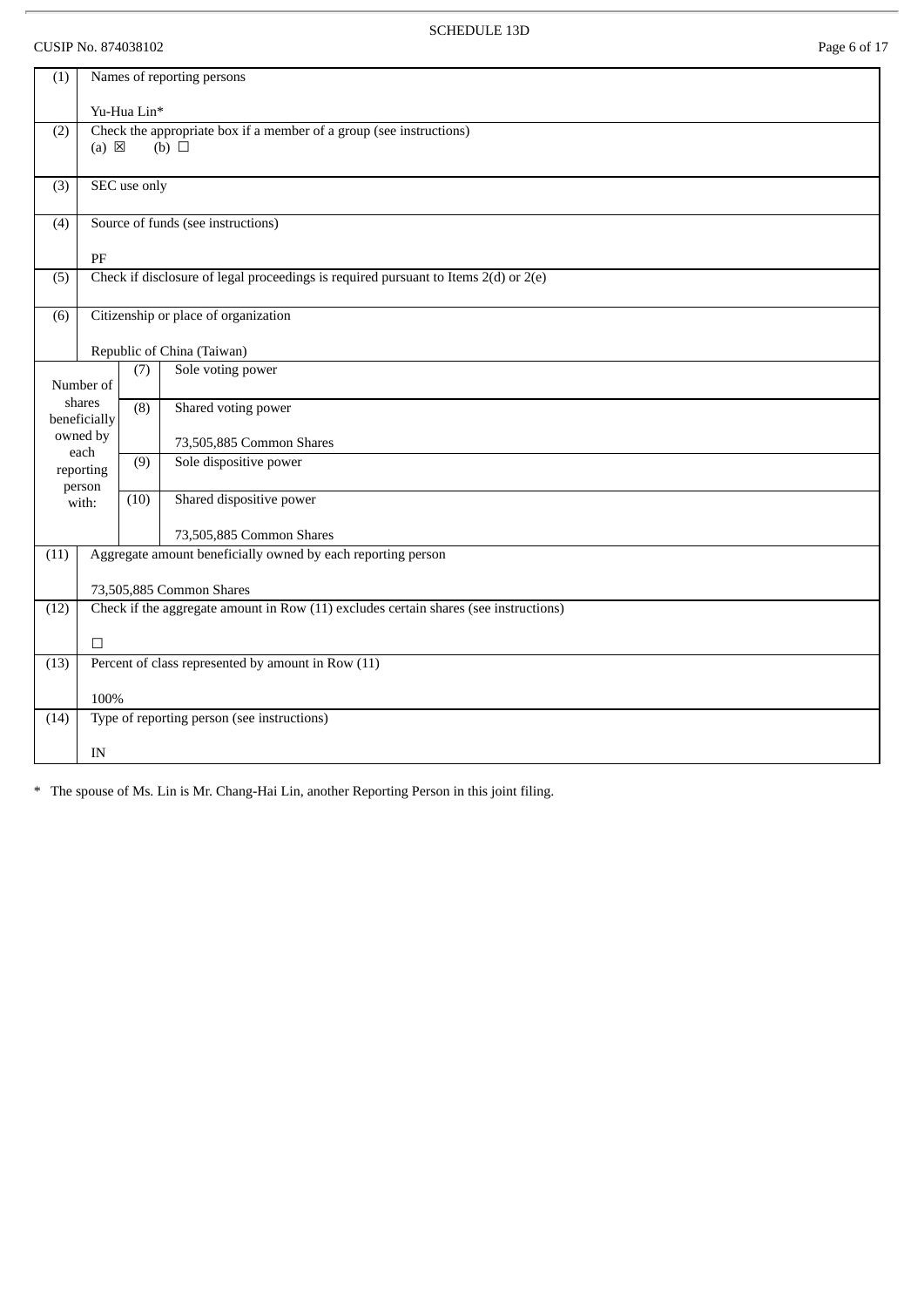# CUSIP No. 874038102 Page 7 of 17

l,

SCHEDULE 13D

| (1)  |                                                                                      |              | Names of reporting persons                                                              |  |
|------|--------------------------------------------------------------------------------------|--------------|-----------------------------------------------------------------------------------------|--|
|      |                                                                                      | Chin-Pen Lin |                                                                                         |  |
| (2)  | Check the appropriate box if a member of a group (see instructions)                  |              |                                                                                         |  |
|      | $(a) \boxtimes$                                                                      |              | $(b)$ $\square$                                                                         |  |
| (3)  |                                                                                      | SEC use only |                                                                                         |  |
| (4)  |                                                                                      |              | Source of funds (see instructions)                                                      |  |
|      | $\rm PF$                                                                             |              |                                                                                         |  |
| (5)  |                                                                                      |              | Check if disclosure of legal proceedings is required pursuant to Items $2(d)$ or $2(e)$ |  |
| (6)  |                                                                                      |              | Citizenship or place of organization                                                    |  |
|      |                                                                                      |              | Republic of China (Taiwan)                                                              |  |
|      | Number of                                                                            | (7)          | Sole voting power                                                                       |  |
|      | shares<br>beneficially                                                               | (8)          | Shared voting power                                                                     |  |
|      | owned by<br>each                                                                     |              | 73,505,885 Common Shares                                                                |  |
|      | reporting<br>person                                                                  | (9)          | Sole dispositive power                                                                  |  |
|      | with:                                                                                | (10)         | Shared dispositive power                                                                |  |
|      |                                                                                      |              | 73,505,885 Common Shares                                                                |  |
| (11) |                                                                                      |              | Aggregate amount beneficially owned by each reporting person                            |  |
|      |                                                                                      |              | 73,505,885 Common Shares                                                                |  |
| (12) | Check if the aggregate amount in Row (11) excludes certain shares (see instructions) |              |                                                                                         |  |
|      | П                                                                                    |              |                                                                                         |  |
| (13) |                                                                                      |              | Percent of class represented by amount in Row (11)                                      |  |
|      | 100%                                                                                 |              |                                                                                         |  |
| (14) |                                                                                      |              | Type of reporting person (see instructions)                                             |  |
|      | IN                                                                                   |              |                                                                                         |  |
|      |                                                                                      |              |                                                                                         |  |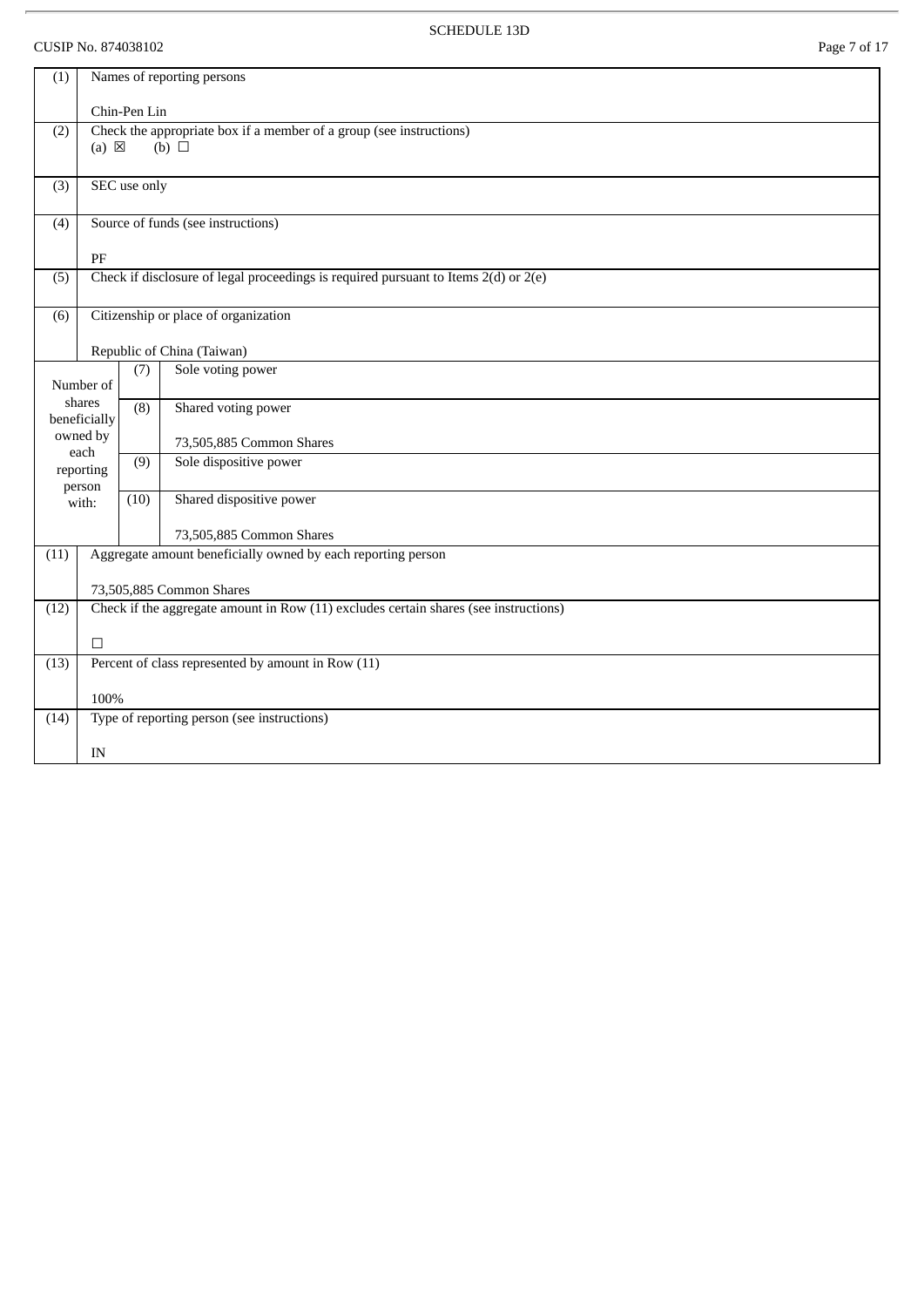# CUSIP No. 874038102 Page 8 of 17

l,

SCHEDULE 13D

| (1)                                                                                            | Names of reporting persons                                                                                |              |                                                                                         |  |  |  |
|------------------------------------------------------------------------------------------------|-----------------------------------------------------------------------------------------------------------|--------------|-----------------------------------------------------------------------------------------|--|--|--|
|                                                                                                |                                                                                                           | Tai-Ping Wu  |                                                                                         |  |  |  |
| (2)                                                                                            | Check the appropriate box if a member of a group (see instructions)<br>$(a) \boxtimes$<br>$(b)$ $\square$ |              |                                                                                         |  |  |  |
|                                                                                                |                                                                                                           |              |                                                                                         |  |  |  |
| (3)                                                                                            |                                                                                                           | SEC use only |                                                                                         |  |  |  |
| (4)                                                                                            |                                                                                                           |              | Source of funds (see instructions)                                                      |  |  |  |
|                                                                                                | $\rm PF$                                                                                                  |              |                                                                                         |  |  |  |
| (5)                                                                                            |                                                                                                           |              | Check if disclosure of legal proceedings is required pursuant to Items $2(d)$ or $2(e)$ |  |  |  |
| (6)                                                                                            |                                                                                                           |              | Citizenship or place of organization                                                    |  |  |  |
|                                                                                                |                                                                                                           |              | Republic of China (Taiwan)                                                              |  |  |  |
|                                                                                                | Number of                                                                                                 | (7)          | Sole voting power                                                                       |  |  |  |
|                                                                                                | shares<br>beneficially                                                                                    | (8)          | Shared voting power                                                                     |  |  |  |
|                                                                                                | owned by<br>each                                                                                          |              | 73,505,885 Common Shares                                                                |  |  |  |
|                                                                                                | reporting<br>person                                                                                       | (9)          | Sole dispositive power                                                                  |  |  |  |
|                                                                                                | with:                                                                                                     | (10)         | Shared dispositive power                                                                |  |  |  |
|                                                                                                |                                                                                                           |              | 73,505,885 Common Shares                                                                |  |  |  |
| (11)                                                                                           |                                                                                                           |              | Aggregate amount beneficially owned by each reporting person                            |  |  |  |
|                                                                                                |                                                                                                           |              | 73,505,885 Common Shares                                                                |  |  |  |
| Check if the aggregate amount in Row $(11)$ excludes certain shares (see instructions)<br>(12) |                                                                                                           |              |                                                                                         |  |  |  |
|                                                                                                | $\Box$                                                                                                    |              |                                                                                         |  |  |  |
| (13)                                                                                           |                                                                                                           |              | Percent of class represented by amount in Row (11)                                      |  |  |  |
|                                                                                                | 100%                                                                                                      |              |                                                                                         |  |  |  |
| (14)                                                                                           |                                                                                                           |              | Type of reporting person (see instructions)                                             |  |  |  |
|                                                                                                | IN                                                                                                        |              |                                                                                         |  |  |  |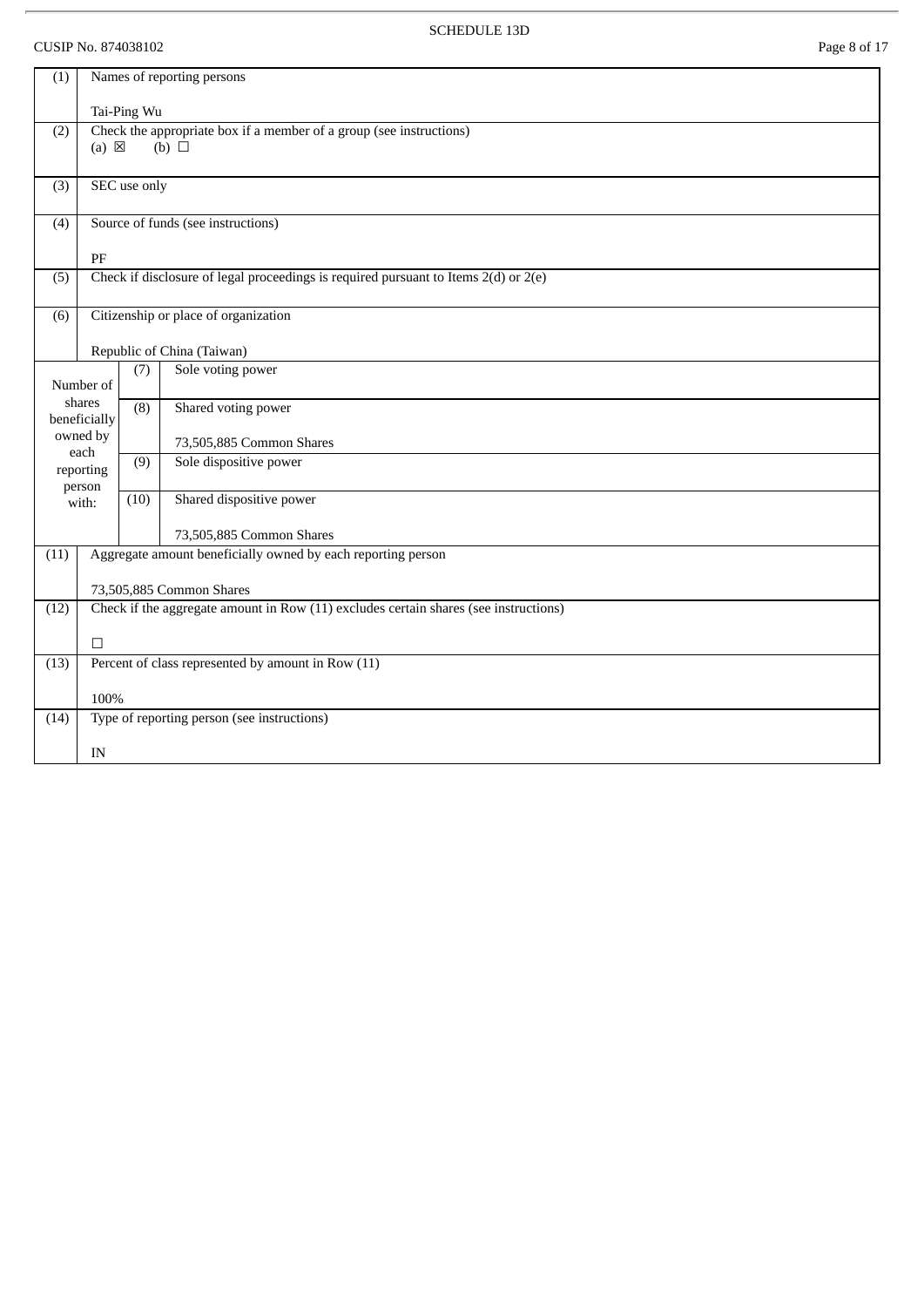# CUSIP No. 874038102 Page 9 of 17

l,

SCHEDULE 13D

| (1)                                                                                          | Names of reporting persons                                                                                |                  |                                                                                         |  |  |  |
|----------------------------------------------------------------------------------------------|-----------------------------------------------------------------------------------------------------------|------------------|-----------------------------------------------------------------------------------------|--|--|--|
|                                                                                              |                                                                                                           | Cheng-Hsien Lin  |                                                                                         |  |  |  |
| (2)                                                                                          | Check the appropriate box if a member of a group (see instructions)<br>$(a) \boxtimes$<br>$(b)$ $\square$ |                  |                                                                                         |  |  |  |
| (3)                                                                                          |                                                                                                           | SEC use only     |                                                                                         |  |  |  |
| (4)                                                                                          |                                                                                                           |                  | Source of funds (see instructions)                                                      |  |  |  |
|                                                                                              | PF                                                                                                        |                  |                                                                                         |  |  |  |
| (5)                                                                                          |                                                                                                           |                  | Check if disclosure of legal proceedings is required pursuant to Items $2(d)$ or $2(e)$ |  |  |  |
| (6)                                                                                          |                                                                                                           |                  | Citizenship or place of organization                                                    |  |  |  |
|                                                                                              |                                                                                                           |                  | Republic of China (Taiwan)                                                              |  |  |  |
|                                                                                              | Number of                                                                                                 | (7)              | Sole voting power                                                                       |  |  |  |
|                                                                                              | shares<br>beneficially                                                                                    | $\overline{(8)}$ | Shared voting power                                                                     |  |  |  |
|                                                                                              | owned by<br>each                                                                                          |                  | 73,505,885 Common Shares                                                                |  |  |  |
|                                                                                              | reporting<br>person                                                                                       | (9)              | Sole dispositive power                                                                  |  |  |  |
|                                                                                              | with:                                                                                                     | (10)             | Shared dispositive power                                                                |  |  |  |
|                                                                                              |                                                                                                           |                  | 73,505,885 Common Shares                                                                |  |  |  |
| (11)                                                                                         |                                                                                                           |                  | Aggregate amount beneficially owned by each reporting person                            |  |  |  |
|                                                                                              |                                                                                                           |                  | 73,505,885 Common Shares                                                                |  |  |  |
| Check if the aggregate amount in Row (11) excludes certain shares (see instructions)<br>(12) |                                                                                                           |                  |                                                                                         |  |  |  |
|                                                                                              | П                                                                                                         |                  |                                                                                         |  |  |  |
| (13)                                                                                         |                                                                                                           |                  | Percent of class represented by amount in Row (11)                                      |  |  |  |
|                                                                                              | 100%                                                                                                      |                  |                                                                                         |  |  |  |
| (14)                                                                                         |                                                                                                           |                  | Type of reporting person (see instructions)                                             |  |  |  |
|                                                                                              | IN                                                                                                        |                  |                                                                                         |  |  |  |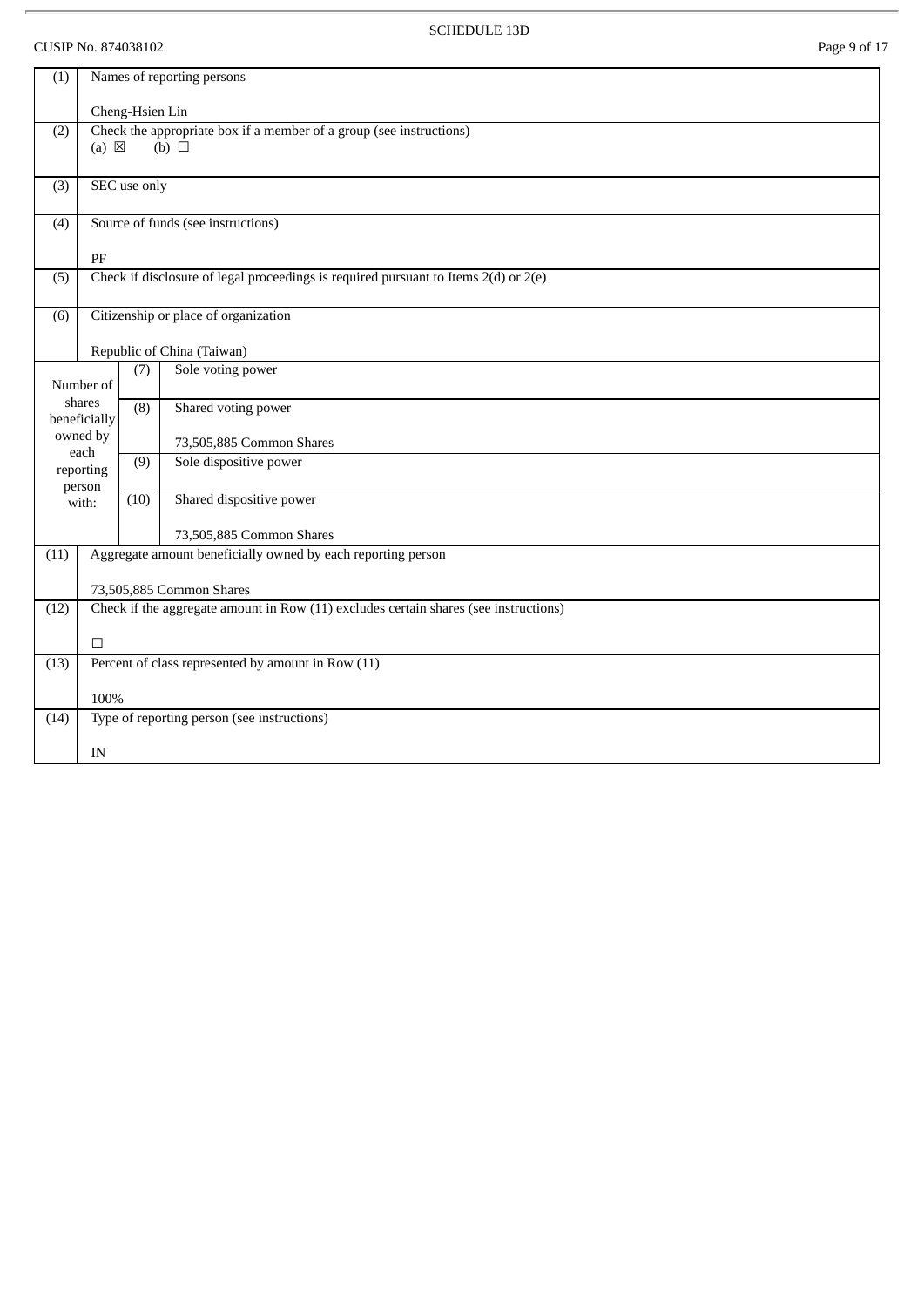# CUSIP No. 874038102 Page 10 of 17

 $\overline{r}$ 

SCHEDULE 13D

| (1)  | Names of reporting persons                                                                                |                  |                                                                                         |  |  |  |
|------|-----------------------------------------------------------------------------------------------------------|------------------|-----------------------------------------------------------------------------------------|--|--|--|
|      |                                                                                                           | Chin-Nu Lin      |                                                                                         |  |  |  |
| (2)  | Check the appropriate box if a member of a group (see instructions)<br>$(a) \boxtimes$<br>$(b)$ $\square$ |                  |                                                                                         |  |  |  |
| (3)  |                                                                                                           | SEC use only     |                                                                                         |  |  |  |
| (4)  |                                                                                                           |                  | Source of funds (see instructions)                                                      |  |  |  |
|      | PF                                                                                                        |                  |                                                                                         |  |  |  |
| (5)  |                                                                                                           |                  | Check if disclosure of legal proceedings is required pursuant to Items $2(d)$ or $2(e)$ |  |  |  |
| (6)  |                                                                                                           |                  | Citizenship or place of organization                                                    |  |  |  |
|      |                                                                                                           |                  | Republic of China (Taiwan)                                                              |  |  |  |
|      | Number of                                                                                                 | (7)              | Sole voting power                                                                       |  |  |  |
|      | shares<br>beneficially                                                                                    | $\overline{(8)}$ | Shared voting power                                                                     |  |  |  |
|      | owned by<br>each                                                                                          |                  | 73,505,885 Common Shares                                                                |  |  |  |
|      | reporting<br>person                                                                                       | (9)              | Sole dispositive power                                                                  |  |  |  |
|      | with:                                                                                                     | (10)             | Shared dispositive power                                                                |  |  |  |
|      |                                                                                                           |                  | 73,505,885 Common Shares                                                                |  |  |  |
| (11) |                                                                                                           |                  | Aggregate amount beneficially owned by each reporting person                            |  |  |  |
|      | 73,505,885 Common Shares                                                                                  |                  |                                                                                         |  |  |  |
| (12) |                                                                                                           |                  | Check if the aggregate amount in Row (11) excludes certain shares (see instructions)    |  |  |  |
|      | $\Box$                                                                                                    |                  |                                                                                         |  |  |  |
| (13) | Percent of class represented by amount in Row (11)                                                        |                  |                                                                                         |  |  |  |
|      | 100%                                                                                                      |                  |                                                                                         |  |  |  |
| (14) |                                                                                                           |                  | Type of reporting person (see instructions)                                             |  |  |  |
|      | IN                                                                                                        |                  |                                                                                         |  |  |  |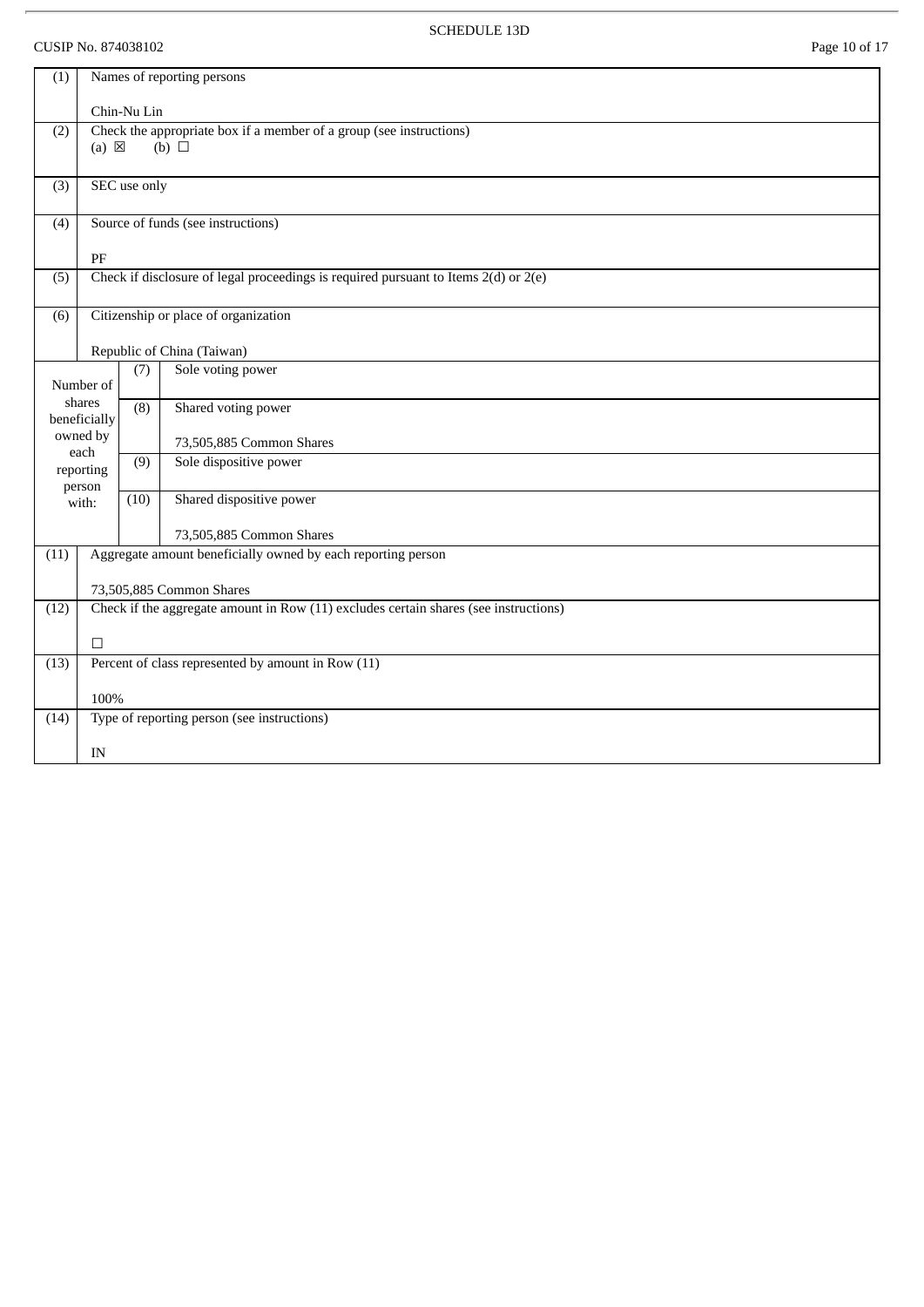# CUSIP No. 874038102 Page 11 of 17

 $\overline{r}$ 

SCHEDULE 13D

| (1)                                                                                          |                        |                  | Names of reporting persons                                                              |
|----------------------------------------------------------------------------------------------|------------------------|------------------|-----------------------------------------------------------------------------------------|
|                                                                                              |                        | Tien-Huo Chen    |                                                                                         |
| (2)                                                                                          | $(a) \boxtimes$        |                  | Check the appropriate box if a member of a group (see instructions)<br>$(b)$ $\square$  |
|                                                                                              |                        |                  |                                                                                         |
| (3)                                                                                          |                        | SEC use only     |                                                                                         |
| (4)                                                                                          |                        |                  | Source of funds (see instructions)                                                      |
|                                                                                              | PF                     |                  |                                                                                         |
| (5)                                                                                          |                        |                  | Check if disclosure of legal proceedings is required pursuant to Items $2(d)$ or $2(e)$ |
| (6)                                                                                          |                        |                  | Citizenship or place of organization                                                    |
|                                                                                              |                        |                  | Republic of China (Taiwan)                                                              |
|                                                                                              | Number of              | (7)              | Sole voting power                                                                       |
|                                                                                              | shares<br>beneficially | $\overline{(8)}$ | Shared voting power                                                                     |
|                                                                                              | owned by<br>each       |                  | 73,505,885 Common Shares                                                                |
|                                                                                              | reporting<br>person    | (9)              | Sole dispositive power                                                                  |
|                                                                                              | with:                  | (10)             | Shared dispositive power                                                                |
|                                                                                              |                        |                  | 73,505,885 Common Shares                                                                |
| (11)                                                                                         |                        |                  | Aggregate amount beneficially owned by each reporting person                            |
|                                                                                              |                        |                  | 73,505,885 Common Shares                                                                |
| Check if the aggregate amount in Row (11) excludes certain shares (see instructions)<br>(12) |                        |                  |                                                                                         |
|                                                                                              | $\Box$                 |                  |                                                                                         |
| (13)                                                                                         |                        |                  | Percent of class represented by amount in Row (11)                                      |
| 100%                                                                                         |                        |                  |                                                                                         |
| (14)                                                                                         |                        |                  | Type of reporting person (see instructions)                                             |
|                                                                                              | IN                     |                  |                                                                                         |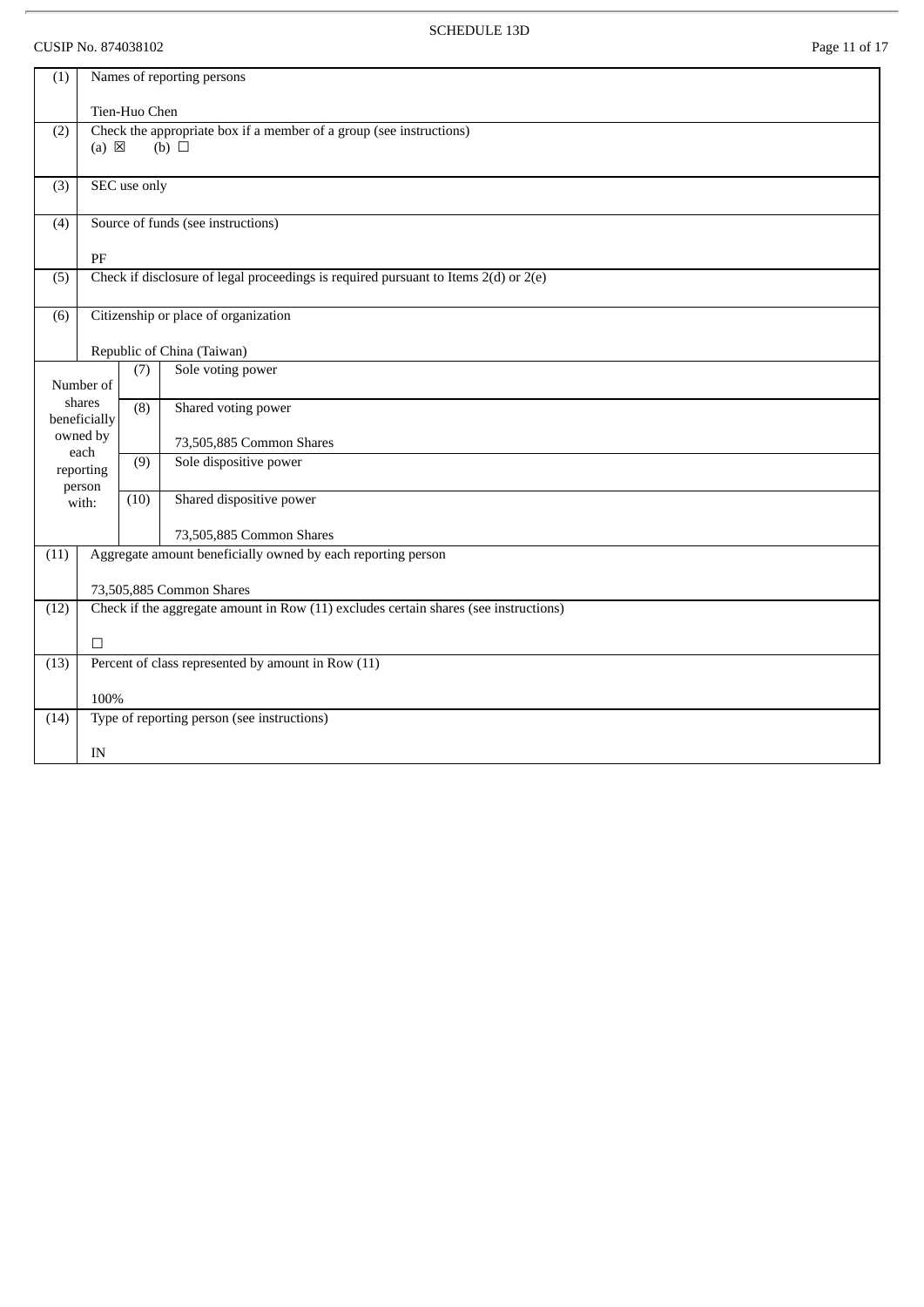# CUSIP No. 874038102 Page 12 of 17

ł.

SCHEDULE 13D

| (1)  | Names of reporting persons                                                                                |              |                                                                                         |  |  |  |
|------|-----------------------------------------------------------------------------------------------------------|--------------|-----------------------------------------------------------------------------------------|--|--|--|
|      |                                                                                                           | Yan-Huei Lin |                                                                                         |  |  |  |
| (2)  | Check the appropriate box if a member of a group (see instructions)<br>$(a) \boxtimes$<br>$(b)$ $\square$ |              |                                                                                         |  |  |  |
| (3)  |                                                                                                           | SEC use only |                                                                                         |  |  |  |
| (4)  |                                                                                                           |              | Source of funds (see instructions)                                                      |  |  |  |
|      | PF                                                                                                        |              |                                                                                         |  |  |  |
| (5)  |                                                                                                           |              | Check if disclosure of legal proceedings is required pursuant to Items $2(d)$ or $2(e)$ |  |  |  |
| (6)  |                                                                                                           |              | Citizenship or place of organization                                                    |  |  |  |
|      |                                                                                                           |              | Republic of China (Taiwan)                                                              |  |  |  |
|      | Number of                                                                                                 | (7)          | Sole voting power                                                                       |  |  |  |
|      | shares<br>beneficially                                                                                    | (8)          | Shared voting power                                                                     |  |  |  |
|      | owned by                                                                                                  |              | 73,505,885 Common Shares                                                                |  |  |  |
|      | each<br>reporting<br>person                                                                               | (9)          | Sole dispositive power                                                                  |  |  |  |
|      | with:                                                                                                     | (10)         | Shared dispositive power                                                                |  |  |  |
|      |                                                                                                           |              | 73,505,885 Common Shares                                                                |  |  |  |
| (11) |                                                                                                           |              | Aggregate amount beneficially owned by each reporting person                            |  |  |  |
|      |                                                                                                           |              | 73,505,885 Common Shares                                                                |  |  |  |
| (12) |                                                                                                           |              | Check if the aggregate amount in Row (11) excludes certain shares (see instructions)    |  |  |  |
|      | $\Box$                                                                                                    |              |                                                                                         |  |  |  |
| (13) |                                                                                                           |              | Percent of class represented by amount in Row (11)                                      |  |  |  |
|      |                                                                                                           |              |                                                                                         |  |  |  |
| (14) |                                                                                                           |              | Type of reporting person (see instructions)                                             |  |  |  |
|      | IN                                                                                                        |              |                                                                                         |  |  |  |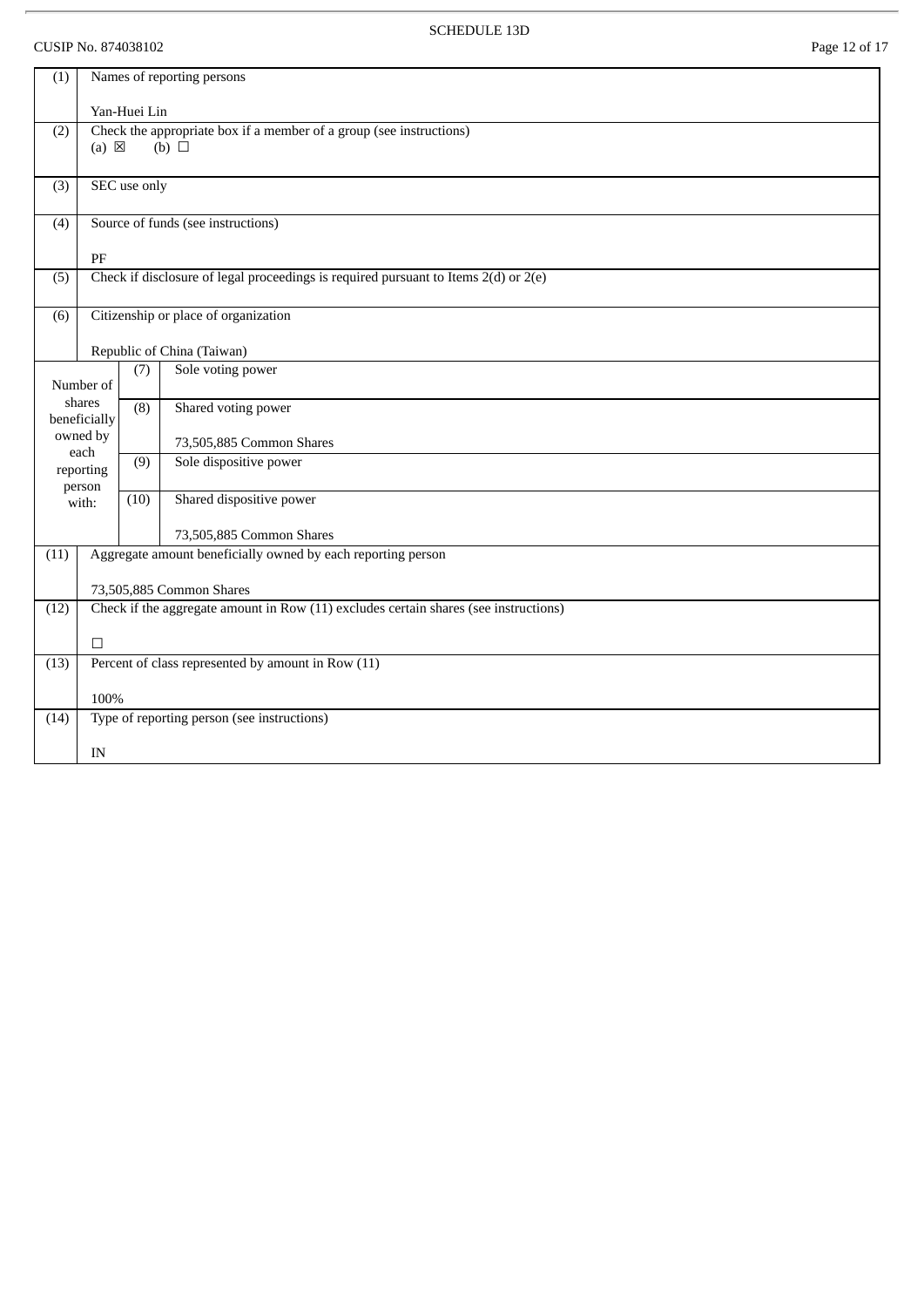# CUSIP No. 874038102 Page 13 of 17

l,

SCHEDULE 13D

| Names of reporting persons<br>(1) |                                                                                                           |              |                                                                                         |  |  |  |
|-----------------------------------|-----------------------------------------------------------------------------------------------------------|--------------|-----------------------------------------------------------------------------------------|--|--|--|
|                                   |                                                                                                           | Keelung Hong |                                                                                         |  |  |  |
| (2)                               | Check the appropriate box if a member of a group (see instructions)<br>$(a) \boxtimes$<br>$(b)$ $\square$ |              |                                                                                         |  |  |  |
| (3)                               |                                                                                                           | SEC use only |                                                                                         |  |  |  |
| (4)                               |                                                                                                           |              | Source of funds (see instructions)                                                      |  |  |  |
|                                   | O <sub>O</sub>                                                                                            |              |                                                                                         |  |  |  |
| (5)                               |                                                                                                           |              | Check if disclosure of legal proceedings is required pursuant to Items $2(d)$ or $2(e)$ |  |  |  |
| (6)                               |                                                                                                           |              | Citizenship or place of organization                                                    |  |  |  |
|                                   |                                                                                                           |              | Republic of China (Taiwan)                                                              |  |  |  |
|                                   | Number of                                                                                                 | (7)          | Sole voting power                                                                       |  |  |  |
|                                   | shares<br>beneficially                                                                                    | (8)          | Shared voting power                                                                     |  |  |  |
|                                   | owned by<br>each                                                                                          |              | 73,505,885 Common Shares                                                                |  |  |  |
|                                   | reporting<br>person                                                                                       | (9)          | Sole dispositive power                                                                  |  |  |  |
|                                   | with:                                                                                                     | (10)         | Shared dispositive power                                                                |  |  |  |
|                                   |                                                                                                           |              | 73,505,885 Common Shares                                                                |  |  |  |
| (11)                              |                                                                                                           |              | Aggregate amount beneficially owned by each reporting person                            |  |  |  |
|                                   |                                                                                                           |              | 73,505,885 Common Shares                                                                |  |  |  |
| (12)                              |                                                                                                           |              | Check if the aggregate amount in Row (11) excludes certain shares (see instructions)    |  |  |  |
|                                   | $\Box$                                                                                                    |              |                                                                                         |  |  |  |
| (13)                              |                                                                                                           |              | Percent of class represented by amount in Row (11)                                      |  |  |  |
|                                   |                                                                                                           |              |                                                                                         |  |  |  |
| (14)                              | 100%                                                                                                      |              | Type of reporting person (see instructions)                                             |  |  |  |
|                                   | IN                                                                                                        |              |                                                                                         |  |  |  |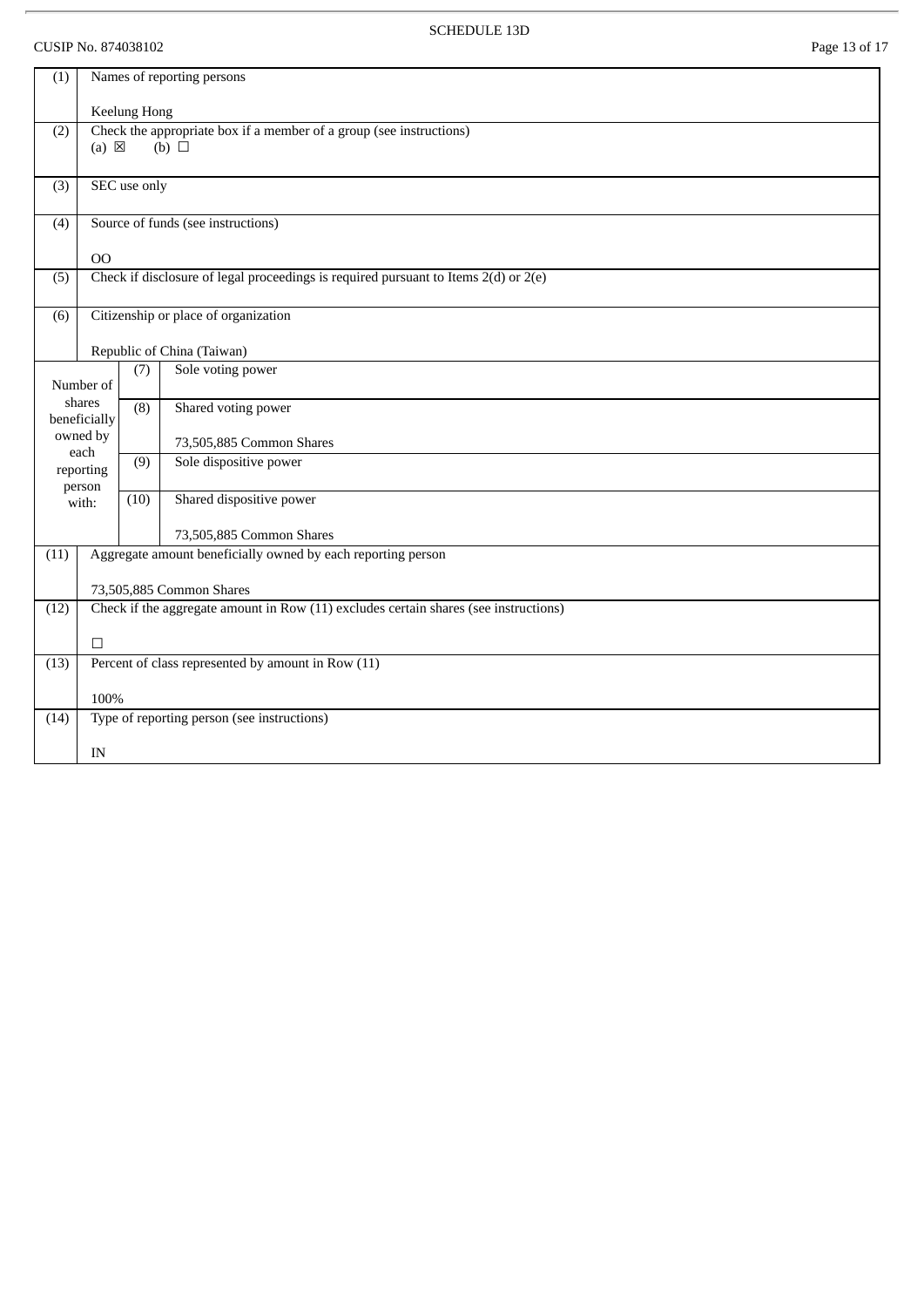# CUSIP No. 874038102 Page 14 of 17

 $\overline{r}$ 

SCHEDULE 13D

| (1)                    | Names of reporting persons                                                              |                                             |                                                                     |  |  |  |
|------------------------|-----------------------------------------------------------------------------------------|---------------------------------------------|---------------------------------------------------------------------|--|--|--|
|                        | George Yeh                                                                              |                                             |                                                                     |  |  |  |
| (2)                    |                                                                                         |                                             | Check the appropriate box if a member of a group (see instructions) |  |  |  |
|                        | $(a) \boxtimes$                                                                         |                                             | $(b)$ $\square$                                                     |  |  |  |
| (3)                    | SEC use only                                                                            |                                             |                                                                     |  |  |  |
| (4)                    | Source of funds (see instructions)                                                      |                                             |                                                                     |  |  |  |
|                        |                                                                                         |                                             |                                                                     |  |  |  |
| (5)                    | Check if disclosure of legal proceedings is required pursuant to Items $2(d)$ or $2(e)$ |                                             |                                                                     |  |  |  |
| (6)                    | Citizenship or place of organization                                                    |                                             |                                                                     |  |  |  |
|                        | Republic of China (Taiwan)                                                              |                                             |                                                                     |  |  |  |
|                        | Number of                                                                               | (7)                                         | Sole voting power                                                   |  |  |  |
| shares<br>beneficially |                                                                                         | (8)                                         | Shared voting power                                                 |  |  |  |
| owned by               |                                                                                         |                                             | 73,505,885 Common Shares                                            |  |  |  |
| each<br>reporting      |                                                                                         | (9)                                         | Sole dispositive power                                              |  |  |  |
| person<br>with:        |                                                                                         | (10)                                        | Shared dispositive power                                            |  |  |  |
|                        |                                                                                         |                                             | 73,505,885 Common Shares                                            |  |  |  |
| (11)                   | Aggregate amount beneficially owned by each reporting person                            |                                             |                                                                     |  |  |  |
|                        | 73,505,885 Common Shares                                                                |                                             |                                                                     |  |  |  |
| (12)                   | Check if the aggregate amount in Row (11) excludes certain shares (see instructions)    |                                             |                                                                     |  |  |  |
|                        | П                                                                                       |                                             |                                                                     |  |  |  |
| (13)                   |                                                                                         |                                             | Percent of class represented by amount in Row (11)                  |  |  |  |
|                        | 100%                                                                                    |                                             |                                                                     |  |  |  |
| (14)                   |                                                                                         | Type of reporting person (see instructions) |                                                                     |  |  |  |
|                        | IN                                                                                      |                                             |                                                                     |  |  |  |
|                        |                                                                                         |                                             |                                                                     |  |  |  |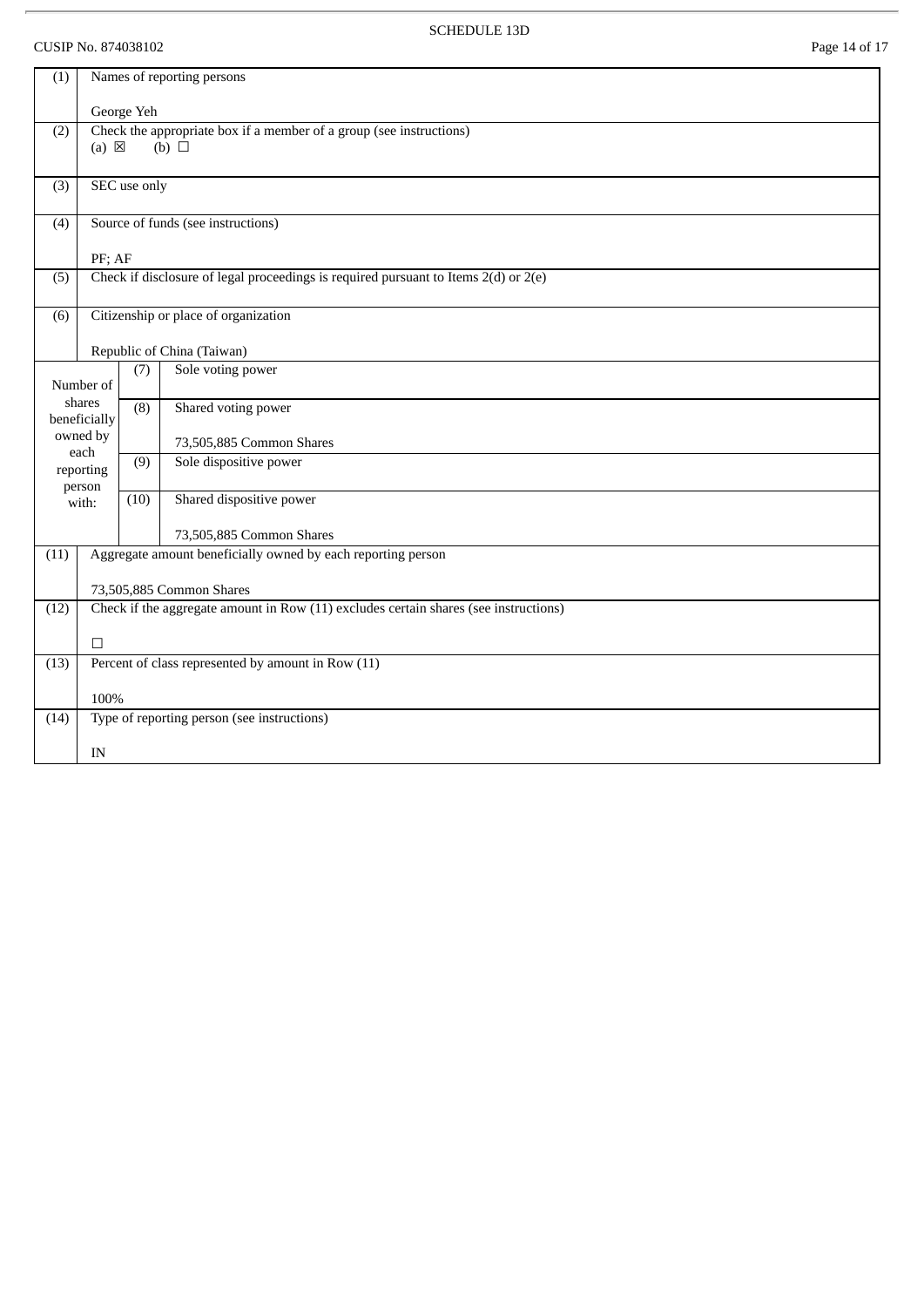#### CUSIP No. 874038102 Page 15 of 17

### **EXPLANATORY NOTE**

Reference is hereby made to the original statement on Schedule 13D filed with the Securities and Exchange Commission (the "SEC") on July 5, 2021 (as amended on August 20, 2021, October 20, 2021 and November 11, 2021, January 7, 2022, and February 17, 2022 the "Schedule 13D") with respect to the common shares, no par value, and series B-1 shares, no par value, of the Issuer (the "Common Shares") and the common shares and ADSs of Taiwan Liposome Company, Ltd., the Issuer's predecessor registrant ("TLC"). As a result of the Restructuring previously disclosed in the Schedule 13D, TLC is now wholly owned by TLC Biosciences Corp., a Cayman Islands company ("TLC Biosciences"), with the Issuer being the intermediate holding company.

The purpose of this Amendment is to disclose an arrangement made by the Reporting Persons in respect of the Common Shares subsequent to the most recent filing of the Schedule 13D (the "Previous Schedule 13D"). Unless otherwise indicated, all capitalized terms used herein but not defined herein shall have the same meanings as set forth in the Previous Schedule 13D.

Except as amended and supplemented in this Amendment, the information set forth in the Schedule 13D remains unchanged.

#### **Item 6: Contracts, Arrangements, Understandings, or Relationships with Respect to Securities of the Issuer**

Item 3 of the Schedule 13D is hereby supplemented as follows:

On March 1, 2022, Teal Sea, one of the Reporting Persons, issued a second exchangeable note in the principal amount of USD 20,199,454 to PAG (the "Second Note") to finance the operations of TLC. The Second Note shared in the same collateral as the Note previously disclosed in the Schedule 13D. On or around March 1, 2022, TLC Biosciences provided additional collateral to PAG to support the repayment obligations under the Note and the Second Note. The additional collateral included 58,394,534 Common Shares of the Issuer, representing 100% of the Common Shares issued and outstanding and 100% of the total voting power in the Issuer. Unless an event of default under either the Note or the Second Note occurs, PAG will not have voting rights in the collateral, nor the power to dispose of the collateral.

#### **Item 7: Material to be Filed as Exhibits**

Item 7 of the Previous Schedule 13D is hereby supplemented as follows:

The following exhibit is being filed under this Statement:

Exhibit 99.1 Joint Filing Agreement, dated March 7, 2022, by and among the Reporting Persons.

Exhibit 99.2 Exchangeable Note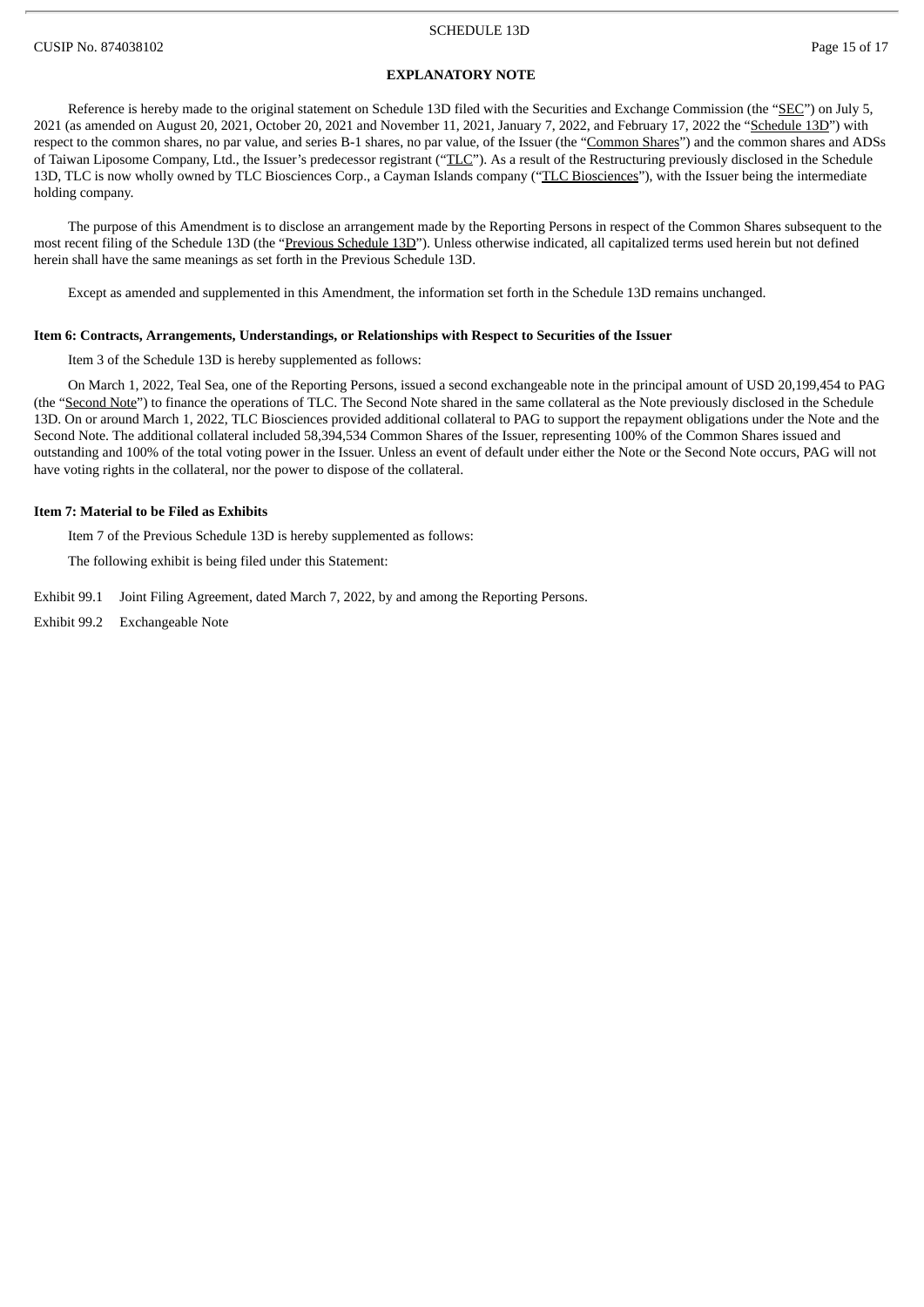## **SIGNATURES**

Pursuant to the requirements of the Securities Exchange Act of 1934, the registrant has duly caused this report to be signed on its behalf by the undersigned, thereunto duly authorized.

Date: March 8, 2022

## **TLC Biosciences Corp.**

By: /s/ George Yeh Name: George Yeh Title: Director

## **Teal Sea Holding Corp.**

By: /s/ George Yeh Name: George Yeh Title: Director

## **Sea Crest Holding Corp.**

By: /s/ George Yeh Name: George Yeh Title: Director

## **Chang-Hai Lin**

/s/ Chang-Hai Lin

#### **Yu-Hua Lin**

/s/ Yu-Hua Lin

**Chin-Pen Lin**

/s/ Chin-Pen Lin

**Tai-Ping Wu**

/s/ Tai-Ping Wu

**Cheng-Hsien Lin**

/s/ Cheng-Hsien Lin

**Chin-Nu Lin**

/s/ Chin-Nu Lin

#### **Tien-Huo Chen**

/s/ Tien-Huo Chen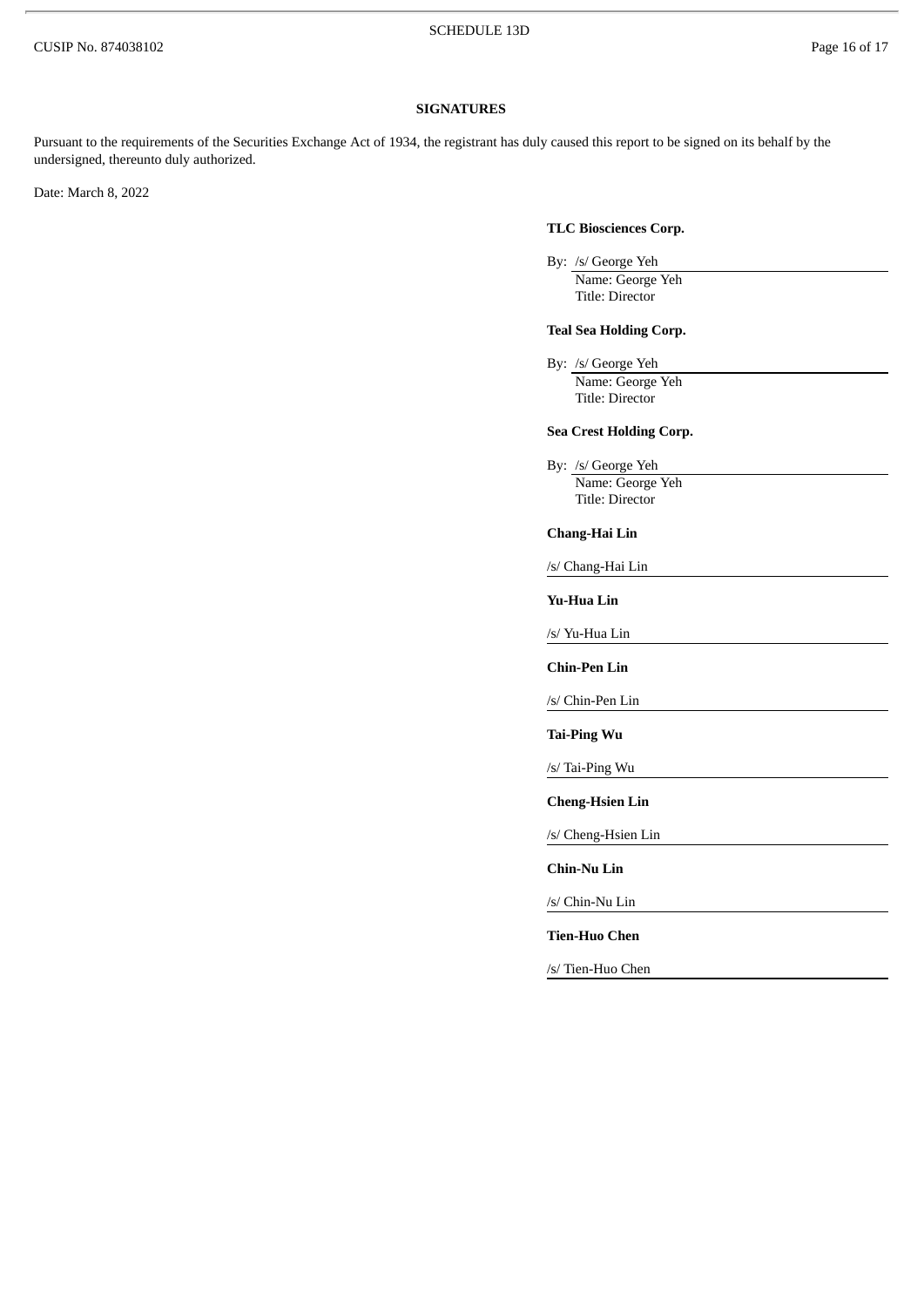$\overline{\phantom{a}}$ 

#### **Ya n - H u e i L i n**

/s/ Yan-Huei Lin

**Keelung Hong** 

/s/ Keelung Hong

**G e o r g e Ye h**

/s/ George Yeh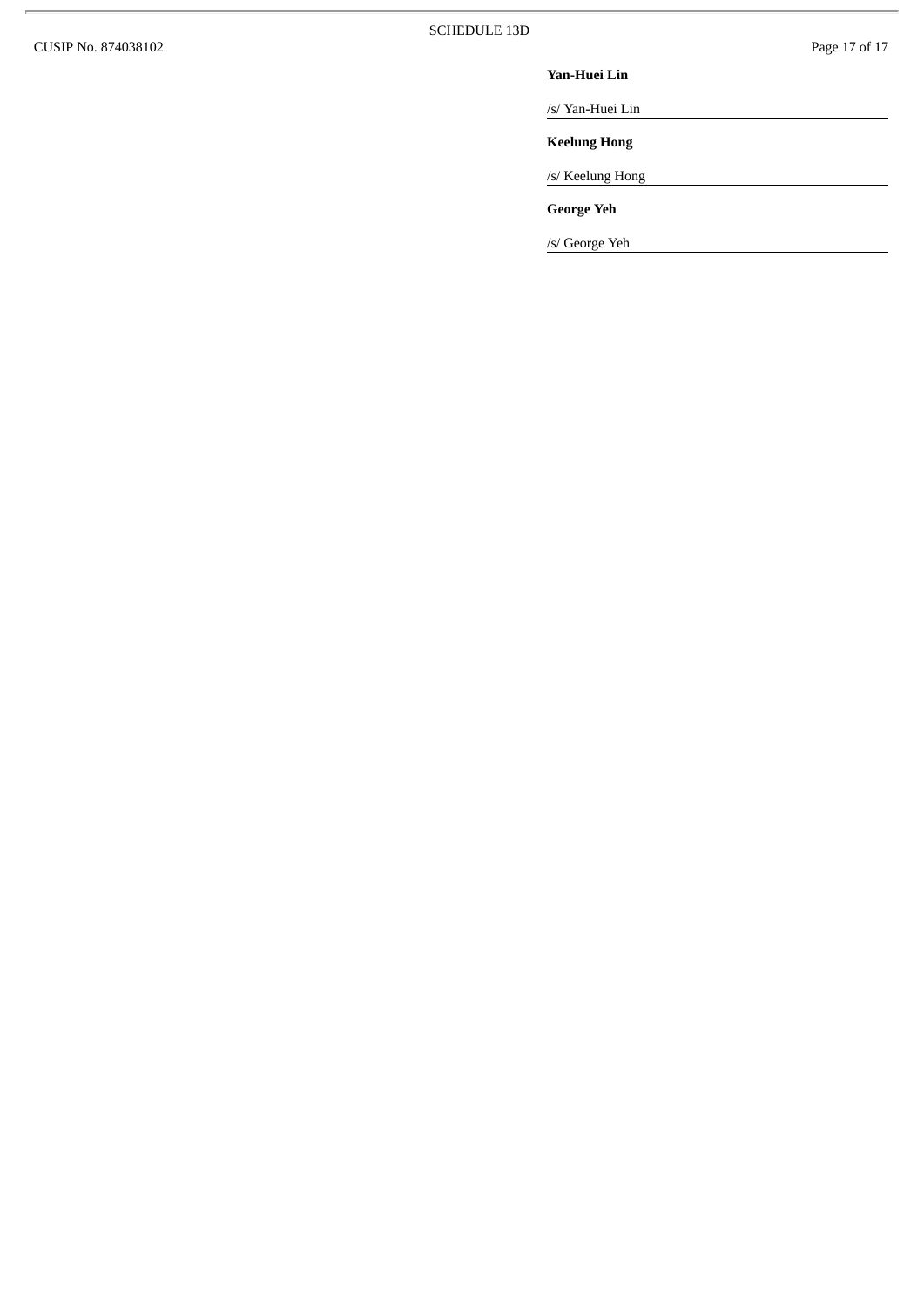## JOINT FILING AGREEMENT

### PURSUANT TO RULE 13D-1(K)(1)

The undersigned acknowledge and agree that the Statement on Schedule 13D filed with the Securities and Exchange Commission on or about the date hereof is filed on behalf of each of the undersigned and that all subsequent amendments to this statement on Schedule 13D shall be filed on behalf of each of the undersigned that is named as a reporting person in such filing without the necessity of filing an additional joint filing agreement. The undersigned acknowledge that each shall be responsible for the timely filing of such amendments, and for the completeness and accuracy of the information concerning it contained therein, but shall not be responsible for the completeness and accuracy of the information concerning the others, except to the extent that it knows or has reason to believe that such information is inaccurate. This joint filing agreement may be executed in any number of counterparts and all of such counterparts taken together shall constitute one and the same instrument.

Dated: March 7, 2022

## **TLC Biosciences Corp.**

| By: /s/ George Yeh |
|--------------------|
| Name: George Yeh   |
| Title: Director    |

## **Teal Sea Holding Corp.**

By: /s/ George Yeh Name: George Yeh Title: Director

## **Sea Crest Holding Corp.**

By: /s/ George Yeh

Name: George Yeh Title: Director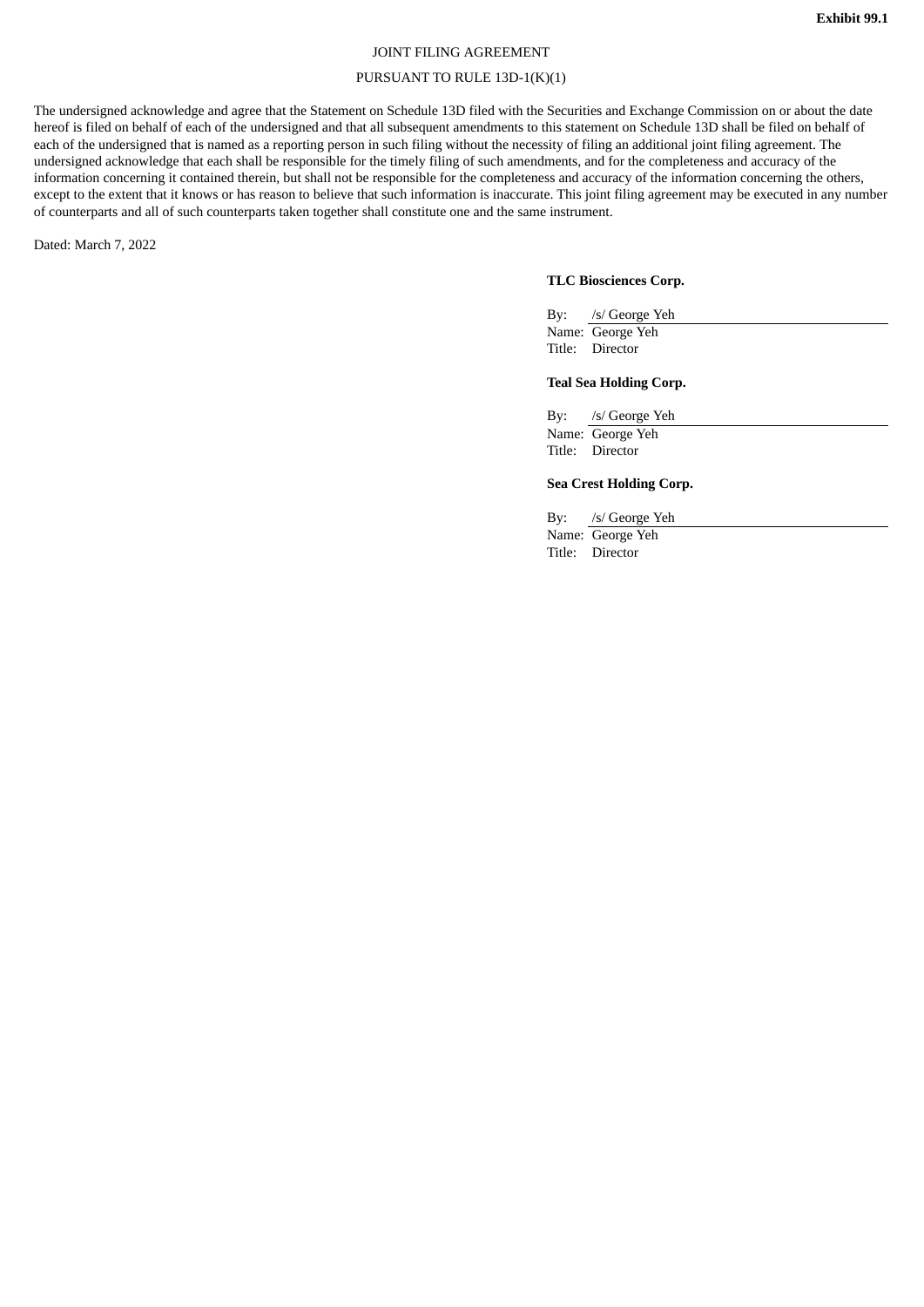# **Chang-Hai Lin**

/s/ Chang-Hai Lin

**Yu-Hua Lin**

/s/ Yu-Hua Lin

**Chin-Pen Lin**

/s/ Chin-Pen Lin

**Tai-Ping Wu**

/s/ Tai-Ping Wu

**Cheng-Hsien Lin**

/s/ Cheng-Hsien Lin

**Chin-Nu Lin**

/s/ Chin-Nu Lin

**Tien-Huo Chen**

/s/ Tien-Huo Chen

**Yan-Huei Lin**

/s/ Yan-Huei Lin

**Keelung Hong**

/s/ Keelung Hong

**George Yeh**

/s/ George Yeh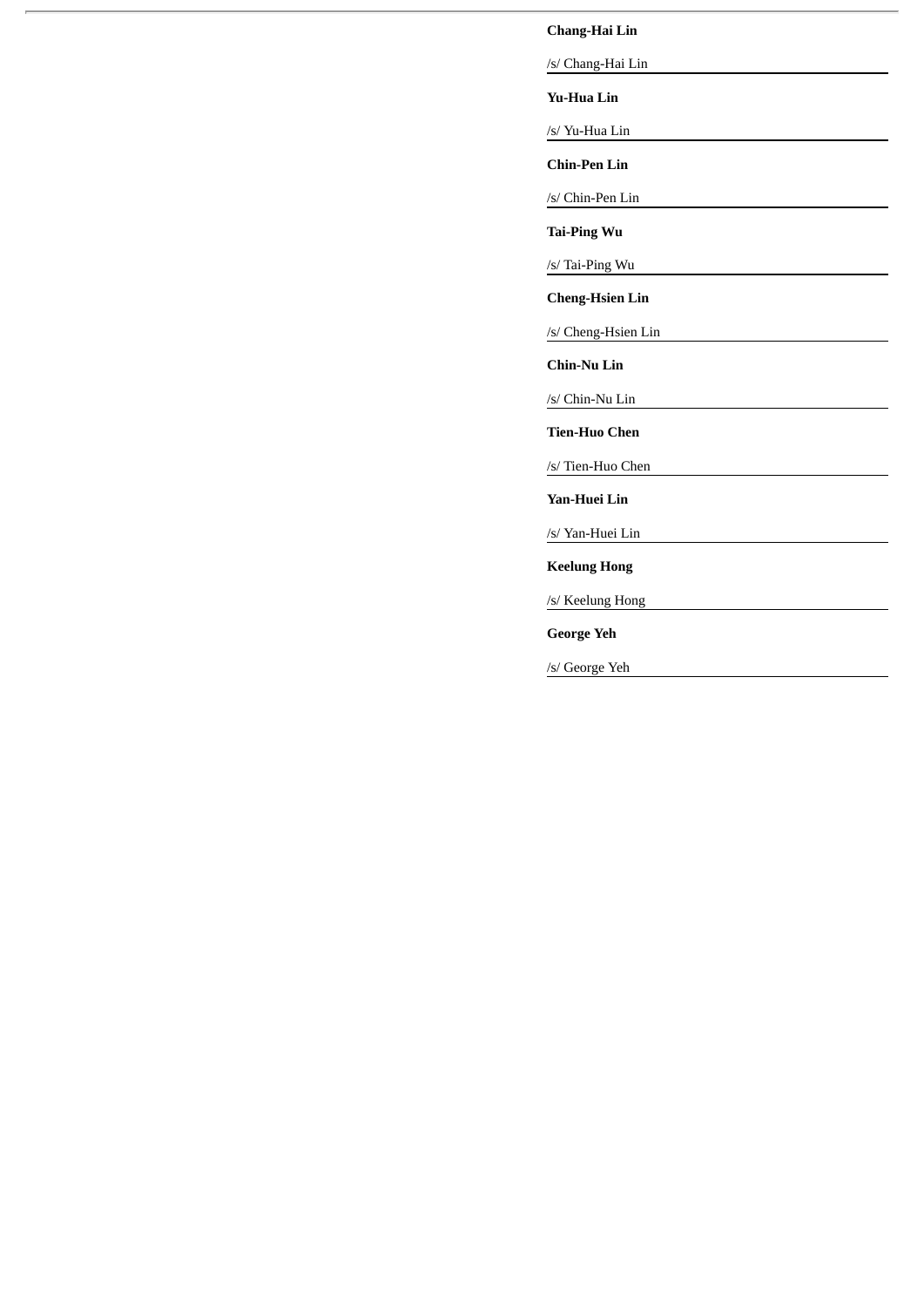THE SECURITIES REPRESENTED BY THIS INSTRUMENT HAVE NOT BEEN REGISTERED UNDER THE UNITED STATES SECURITIES ACT OF 1933, AS AMENDED (THE "ACT"), OR THE SECURITIES LAWS OF ANY STATE OR OTHER JURISDICTION. THE SECURITIES MAY NOT BE TRANSFERRED EXCEPT PURSUANT TO AN EFFECTIVE REGISTRATION STATEMENT UNDER SUCH ACT AND APPLICABLE STATE SECURITIES LAWS OR PURSUANT TO AN APPLICABLE EXEMPTION FROM THE REGISTRATION REQUIREMENTS OF SUCH ACT AND SUCH LAWS.

## TEAL SEA HOLDING CORP. EXCHANGEABLE NOTE

US\$20,199,454 March 1, 2022

FOR VALUE RECEIVED, the undersigned, Teal Sea Holding Corp., an exempted company organized under the laws of Cayman Islands whose registered address at PO Box 309, Ugland House, Grand Cayman, KY1-1104, Cayman Islands (the "Issuer"), hereby promises to pay, subject to the terms and conditions of this Exchangeable Note (this "Note"), to PAG Growth Lynx Holding (BVI) Limited (together with any assignee, the "Holder"), the principal amount of US\$20,199,454 (the "Total Principal Amount").

This Note is issued pursuant to, and in accordance with, the Securities Purchase Agreement, dated July 5, 2021 by and among the Issuer, the Company, the Major Shareholders, the Management Parties, the Holder and certain other parties thereto (as amended, supplemented or modified from time to time, the "Securities Purchase Agreement"). The Holder is entitled to the benefits of this Note and the Securities Purchase Agreement and, subject to the terms and conditions set forth herein and therein, may enforce the agreements contained herein and therein and exercise the remedies provided for hereby and thereby or otherwise available in respect hereto and thereto.

## **SECTION 1 INTEREST**

#### 1.1 Interest.

- (a) The Holder shall be entitled to interest that accrues at the rate of three percent (3%) per annum on the outstanding principal amount of this Note ("Interest"), due and payable in cash by the Issuer in arrears on a semi-annual basis from the Original Note Issuance Date (payable on each six (6) month anniversary date or, if it is not a Business Day, on the next Business Day), to but excluding the date on which the entire principal amount of this Note has been redeemed or exchanged in accordance with the terms hereof. Interest shall be calculated on the basis of a 365-day year for the actual number of days elapsed.
- (b) Upon any Exchange (as defined below) of all or any portion of the Total Principal Amount pursuant to Section 3, all accrued and unpaid Interest thereon shall be paid within five Business Days after such Exchange.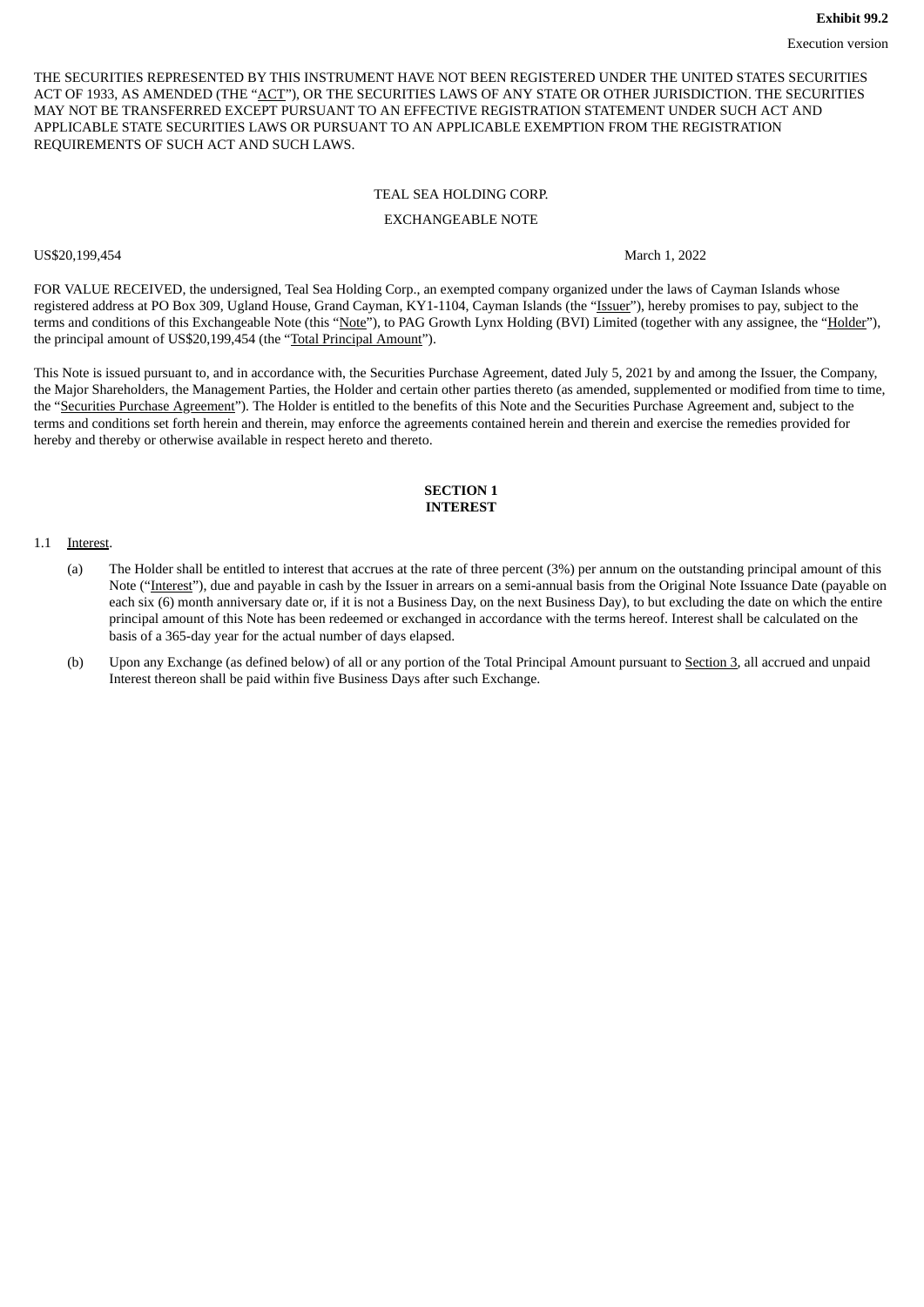#### **SECTION 2 REDEMPTION**

## 2.1 Mandatory Redemption.

- (a) On the Maturity Date, unless the entire principal amount of this Note has been redeemed or exchanged in accordance with the terms hereof, the Issuer shall redeem all of the remaining principal amount of this Note at a price equal to the remaining principal amount of this Note plus an amount that would yield an Internal Rate of Return of fifteen percent (15%) per annum on such principal amount (the "Maturity Redemption Price").
- (b) The "Maturity Date" means December 31, 2024; or if extended at the option of the Holder by serving a written notice to the Issuer on or prior to such date, December 31, 2025; or if further extended at the option of the Holder by serving a written notice to the Issuer on or prior to such extended date, December 31, 2026.

## 2.2 **Optional Redemption.**

- (a) Upon occurrence of an Incompletion Trigger Event, the Holder may elect to require the Issuer to redeem all or any portion of the outstanding principal amount of this Note at a price equal to such principal amount plus an amount that would yield an Internal Rate of Return of fifteen percent (15%) per annum on such principal amount (the "Incompletion Redemption Price").
- (b) If the Rollover Transactions (as defined in the Securities Purchase Agreement) are not completed pursuant to the Securities Purchase Agreement prior to a date (the "Optional Redemption Trigger Date") that is six (6) months after the First Completion Date (as defined in the Securities Purchase Agreement), the Holder may elect to require the Issuer to redeem all or any portion of the outstanding principal amount of this Note at a price equal to such principal amount plus an amount that would yield an Internal Rate of Return of fifteen percent (15%) per annum on such principal amount (the "Initial Special Redemption Price"). If PAG does not complete the investment under the investment option contemplated under Section 5.19 of the Securities Holders' Agreement, the Issuer shall pay the Holder an additional amount that would yield an additional Internal Rate of Return of nine percent (9%) per annum on the redeemed principal amount from the Original Note Issuance Date to the Optional Redemption Trigger Date (the "Additional Special Redemption Price", together with the Initial Special Redemption Price, the "Special Redemption Price").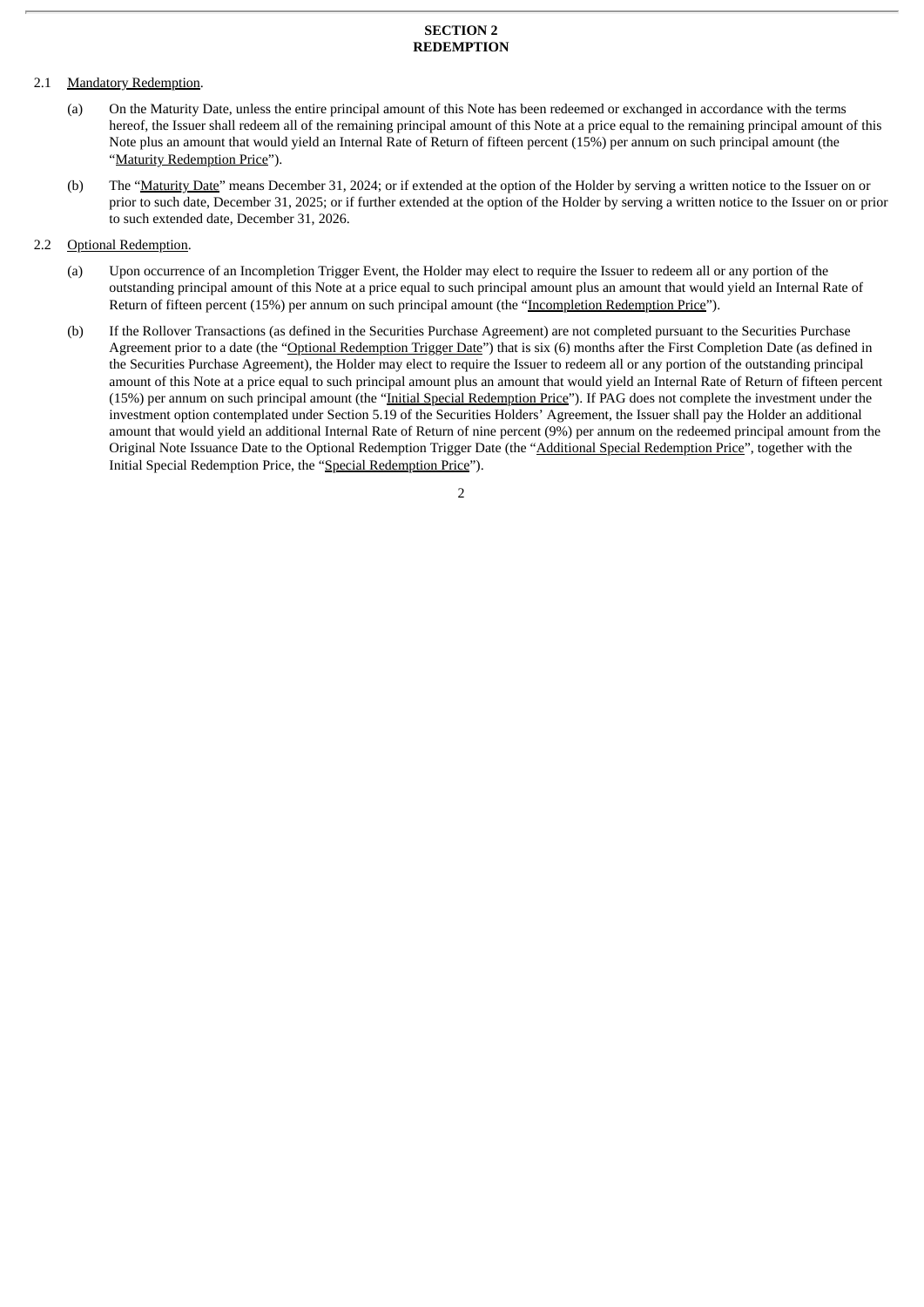- (c) Upon occurrence of any Event of Default, the Holder may elect to require the Issuer to redeem all or any portion of the outstanding principal amount of this Note at a price equal to such principal amount plus an amount that would yield an Internal Rate of Return of fifteen percent (15%) per annum on such principal amount (the "Event of Default Redemption Price", together with the Maturity Redemption Price, the Incompletion Redemption Price and the Special Redemption Price, the "Redemption Price", as applicable), provided that if the Event of Default is a Change of Control Event, the Event of Default Redemption Price shall be equal to the greater of (i) an amount that would yield an Internal Rate of Return of fifteen percent (15%) per annum on such principal amount, and (ii) the amount that the Holder would have received if the Rollover Transactions have been completed and such principal amount of the Note is exchanged into Exchange Shares and such Exchange Shares are converted into Ordinary Shares and the total consideration that is paid or payable to holders of Equity Securities in the Company in connection with the Change of Control Event is paid and distributed to them on a pro rata and as-converted basis.
- 2.3 Redemption Notice.
	- (a) The Holder may exercise its redemption right under Section 2.2 by delivering a notice in writing for payment of the applicable Redemption Price (such notice to be in the form of Appendix A attached hereto, a "Redemption Notice") to the Issuer.
	- (b) The Issuer shall pay the Holder the applicable Redemption Price on or prior to the forty-fifth (45th) day (or such later date as may be agreed to by the Holder in writing) (the "Redemption Price Payment Date") after delivery of a Redemption Notice (as applicable).
- 2.4 Default Interest. If any Interest or Redemption Price is not paid in full by the relevant due date under this Note, any unpaid amount shall accrue interest at the rate of eighteen percent (18%) per annum, commencing from (and including) such due date to (but excluding) the date such amount plus accrued interest thereon is paid in full.

## **SECTION 3 EXCHANGE**

3.1 Automatic Exchange. Upon completion of subscription of Preferred Shares by the Holder in accordance with the Securities Purchase Agreement (the "Second Completion"), the outstanding principal amount of this Note shall be automatically exchanged into 5,697,542 fully-paid and non-assessable Series A-1 convertible preferred shares of the Company, par value of US\$0.0001 each ("Preferred Shares") (or if the outstanding principal amount of this Note is a portion of the Total Principal Amount, such portion thereof) (the "Automatic Exchange"), calculated based on a total number of 98,021,377 shares of the Company outstanding immediately before the Second Completion on a fully diluted basis (as defined below).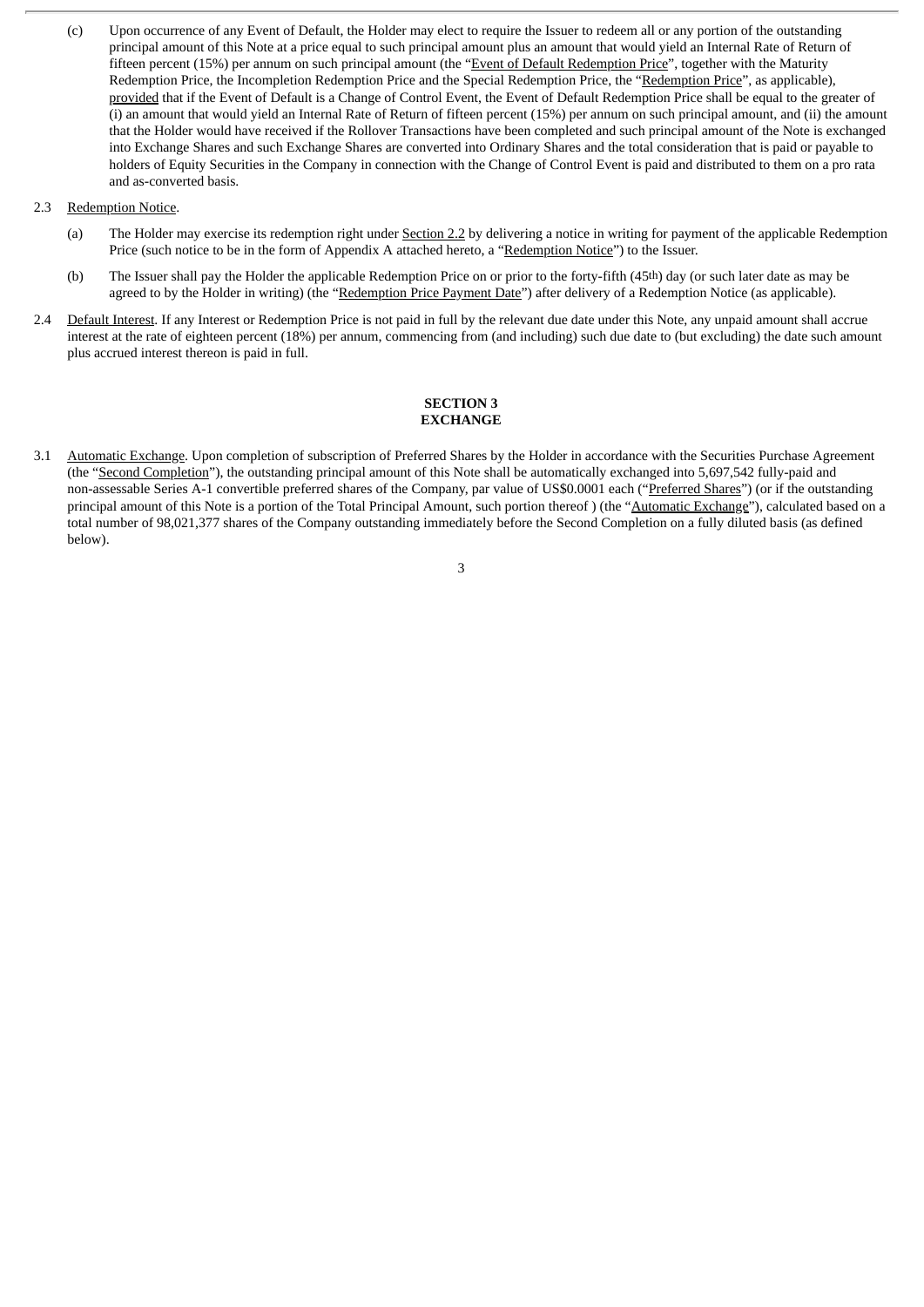3.2 Optional Exchange. The Holder shall have the right, but not the obligation, exercisable at any time on or prior to the Maturity Date, to exchange all or a portion of the outstanding principal amount of this Note into 5,697,542 Preferred Shares (or if the principal amount of this Note being exchanged is a portion of the Total Principal Amount, such portion thereof ) (each, an "Optional Exchange", together with the Automatic Exchange, an "Exchange") calculated based on a total number of 98,021,379 shares (including two shares to be redeemed at Second Completion) of the Company outstanding immediately before the Second Completion on a fully diluted basis. A "fully-diluted basis" means that the number of the total issued shares of the Company outstanding shall be calculated assuming that all outstanding options, warrants and other equity securities convertible into or exercisable or exchangeable for Ordinary Shares (whether or not by their terms then currently convertible, exercisable or exchangeable) have been so converted, exercised or exchanged (excluding Ordinary Shares issuable under the New ESOP).

## 3.3 Exchange Procedures.

- (a) The exchange rights set forth in Section 3.1 shall be exercised by the Holder by delivering a written notice in the form of Appendix B attached hereto (each, an "Exchange Notice") to the Issuer and the Company at the address of the Issuer and the Company set forth in Section 10 of the Securities Purchase Agreement (as the same may be updated from time to time in accordance with the terms of the Securities Purchase Agreement). This Note shall be delivered to the Issuer and the Company together with or promptly after the delivery of the Exchange Notice for cancellation.
- (b) The Company shall, and the Issuer shall cause the Company to, promptly after occurrence of the Automatic Exchange or receipt of an Exchange Notice and in any event no later than five (5) Business Days after completion of any know-your-client procedure required by the registered office provider of the Company, issue the Exchange Shares to the Holder (or its designee) and update the Register of Members of the Company to reflect such issuance and deliver a scanned copy of the share certificate evidencing such issuance to the Holder (or its designee), with the original share certificate to be delivered to the Holder (or its designee) within five (5) Business Days thereafter. All rights with respect to this Note (or any portion thereof) so exchanged shall terminate upon completion of such update of the Register of Members of the Company. The issuance by the Company of the Exchange Shares to the Holder (or its designee) upon exchange of all or a portion of the principal amount this Note shall be deemed as conversion of the same principal amount of the Issuer Loan (as defined in the Securities Purchase Agreement) into the Exchange Shares and immediate transfer of the Exchange Shares to the Holder (or its designee). The Issuer and the Company agree that any principal amount of the Issuer Loan shall not be repaid unless a corresponding principal amount of this Note is redeemed and in any event any repayment of the Issuer Loan shall not affect the Holder's right to receive Exchange Shares in an Exchange.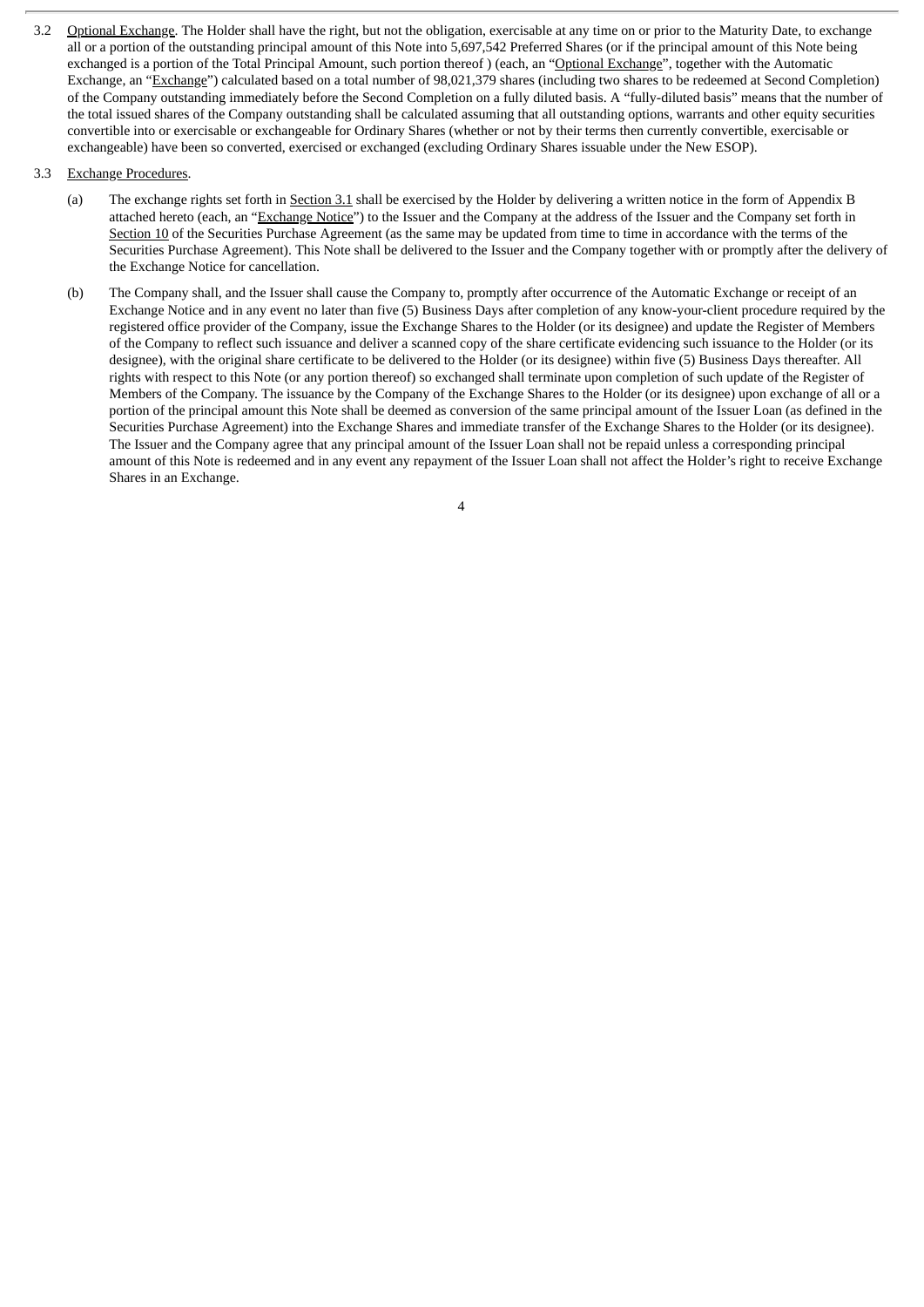- (c) The Company shall, and the Issuer shall cause the Company to, take all actions and execute all documents necessary to effect the issuance of Exchange Shares to the Holder (or its designee).
- (d) To the extent that only a portion of this Note is exchanged, the Issuer shall deliver to the Holder a replacement Note reflecting the remaining portion of the principal amount of the Note along with the issuance of Exchange Shares.
- 3.4 Fractional Shares. No fractional Preferred Shares shall be transferred upon exchange of this Note. Any portion of the principal amount of this Note requested by the Holder to be exchanged into Preferred Shares in accordance with Section 3.1 that would have resulted in a fractional share would not be utilized for exchange and shall be treated as the remaining outstanding principal amount of the Note.
- 3.5 Availability of Preferred Shares. The Issuer shall cause the Company to maintain the maximum number of authorized but unissued Preferred Shares into which this Note is exchangeable. The Issuer represents and warrants that all Exchange Shares, once issued to the Holder or its designee(s), shall be validly issued, fully paid and non-accessible, and the Holder or its designee(s), as applicable, shall have valid legal and beneficial ownership of such shares, free and clear of all Encumbrances other than the Encumbrances created by the Holder to its lender or any third party or pursuant to the Securities Holders' Agreement.
- 3.6 Anti-dilution Adjustments. If the Company shall, at any time or from time to time prior to an exchange of this Note (or any portion thereof), issue or sell any Preferred Shares or Preferred Share Equivalents, at a price per Preferred Share (the "New Issue Price") that is less than the effective exchange price per Preferred Share issued in an Exchange, treating the price per Preferred Share, in the case of the issuance of any Preferred Share Equivalent, as equal to (x) the sum of the price for such Preferred Share Equivalent plus any additional consideration payable (without regard to any anti-dilution adjustments) upon the conversion, exchange or exercise of such Preferred Share Equivalent divided by (y) the number of Preferred Shares initially underlying such Preferred Shares Equivalent, then, and in each such case, the number of Exchange Shares issued in an Exchange shall be increased such that the effective exchange price per Preferred Share shall equal to the New Issue Price.
- 3.7 Reorganization, Reclassification. In case of any merger, amalgamation, arrangement or consolidation of the Company or any capital reorganization, reclassification or other change of outstanding Preferred Shares (each, a "Transaction"), the Issuer shall execute and deliver to the Holder, not later than the earlier of ten (10) Business Days prior to the completion of such Transaction and five (5) Business Days prior to the record date for shareholders of the Company entitled to participate in such Transaction, a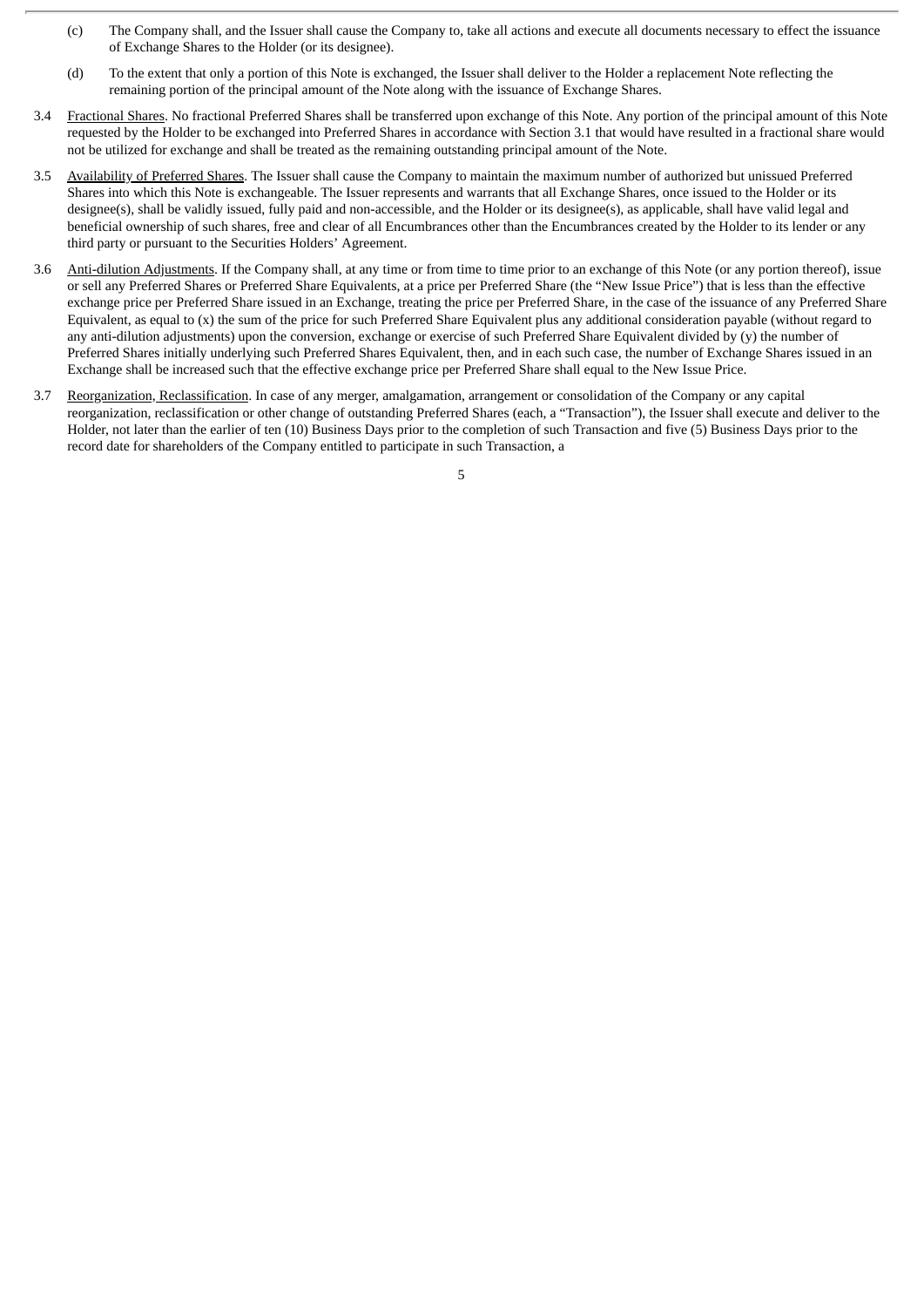certificate, signed by a director of the Company, stating that the rights of the Holder under this Note shall continue to be recognized and not prejudiced by the Transaction and appropriate provision shall be made therefor in the agreement, if any, relating to such Transaction. Any certificate delivered pursuant to this Section 3.7 shall provide for adjustments which shall be as nearly equivalent as may be practicable to the adjustments provided for in Section 3.6. The provisions of this Section 3.7 and any equivalent thereof in any such certificate similarly shall apply to successive transactions.

#### **SECTION 4 COVENANTS**

- 4.1 Covenants. The Issuer covenants to the Holder that, from the date hereof until (i) the entire principal amount of this Note and any other amounts payable in relation to this Note have been paid and received pursuant to Section 2 above, and/or (ii) all remaining outstanding principal amount of the Note are exchanged pursuant to Section 3.1 or Section 3.2 in full, the Issuer shall:
	- (a) punctually pay the principal and/or any interest payable on this Note, and any other amount due and payable under this Note in the manner specified in this Note;
	- (b) give written notice to the Holder of any Event of Default (as defined below) promptly upon the occurrence thereof; and
	- (c) execute and deliver, or cause to be executed and delivered, upon the request of the Holder and at the Issuer's expense, such additional documents, instruments and agreements as the Holder may determine to be necessary to carry out the provisions of this Note and the Securities Purchase Agreement and the transactions and actions contemplated hereunder and thereunder.
- 4.2 Corporate Actions. The Issuer shall cause the Company and the other Group Members not to, without the prior written consent of the Holder, take or agree to take any actions set forth in Schedule 2 of the Securities Holders' Agreement.

## **SECTION 5 EVENTS OF DEFAULT**

- 5.1 Events of Default. The occurrence of any of the following events shall constitute an "Event of Default":
	- (a) the Company fails to pay any principal of or interest on this Note, or any other amount which is payable hereunder, when due in accordance with the terms hereof and such default shall not have been cured within five (5) Business Days after the Issuer is notified in writing of such default by the Holder;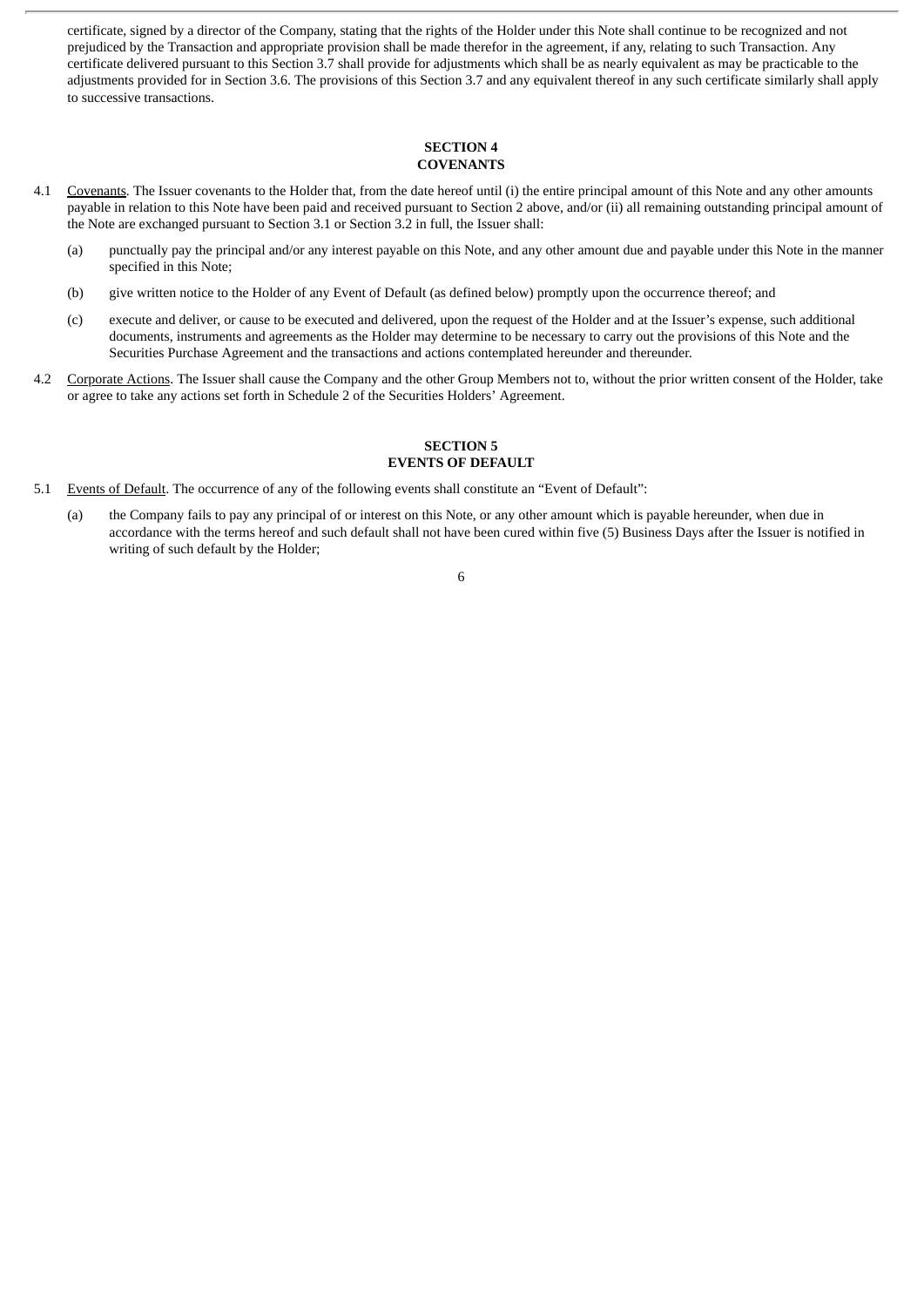- (b) any Warrantor, any Guarantor or any Group Member defaults in the observance or performance of any other covenant, condition or agreement contained in the Securities Holders' Agreement or any other Basic Document in any material respect, and such default is not curable, or if curable, shall have not been cured within thirty (30) days after the Issuer is notified in writing of such default by the Holder;
- (c) any other representation, warranty, certification or statement made by or on behalf of any Warrantor, any Guarantor or any Group Member in the Securities Purchase Agreement or any other Basic Document, or in any certificate or other document delivered pursuant thereto, is incorrect, misleading or false in any material respect;
- (d) any liquidation, dissolution or winding up of the Issuer or a Liquidation Event occurs;
- (e) the Issuer, the Company, Bidco or TLC defaults in making, or become unable to make, any payment of indebtedness (including any other note issued pursuant to the Securities Purchase Agreement) on the scheduled or original due date thereof and commences negotiation with one or more creditors so as to enter into any settlement arrangement or to make any distribution to such creditors;
- (f) one or more final judgments or decrees shall have been entered into against any Warrantor, any Guarantor or any Group Member involving a liability in excess of US\$5,000,000 (to the extent not paid by its due date or fully covered by insurance);
- (g) any material obligation of any Warrantor, any Guarantor or any Group Member under any of the Securities Holders' Agreement and other Basic Documents becomes illegal, invalid, non-binding or unenforceable, or any Warrantor, any Guarantor or any Group Member takes any action to challenge the legality, validity and enforceability of any such obligation;
- (h) TLC fails to file a validated (meaning the FDA does not issue a Refusal to File letter) New Drug Application in respect of TLC599 to the U.S. Food and Drug Administration ("FDA") by September 30, 2022 unless TLC enters into a binding licensing agreement by September 30, 2022 on the right to commercialize TLC599 with upfront and milestone payments in aggregate of US\$500 million or more to TLC with a validated New Drug Application filed to the FDA by the later of  $(x)$  September 30, 2022 or  $(y)$  six  $(6)$  months after signing of the binding licensing agreement;
- (i) the Company fails to complete a Qualified IPO by December 31, 2024 or such a later date approved by the Holder;
- (j) there is a Material Adverse Effect since the Original Note Issuance Date; or
- (k) any of the Management Parties and Major Shareholders is found guilty of fraud, embezzlement, insider trading or similar act or violation of moral turpitude in a final criminal conviction (other than minor traffic violations or similar offenses).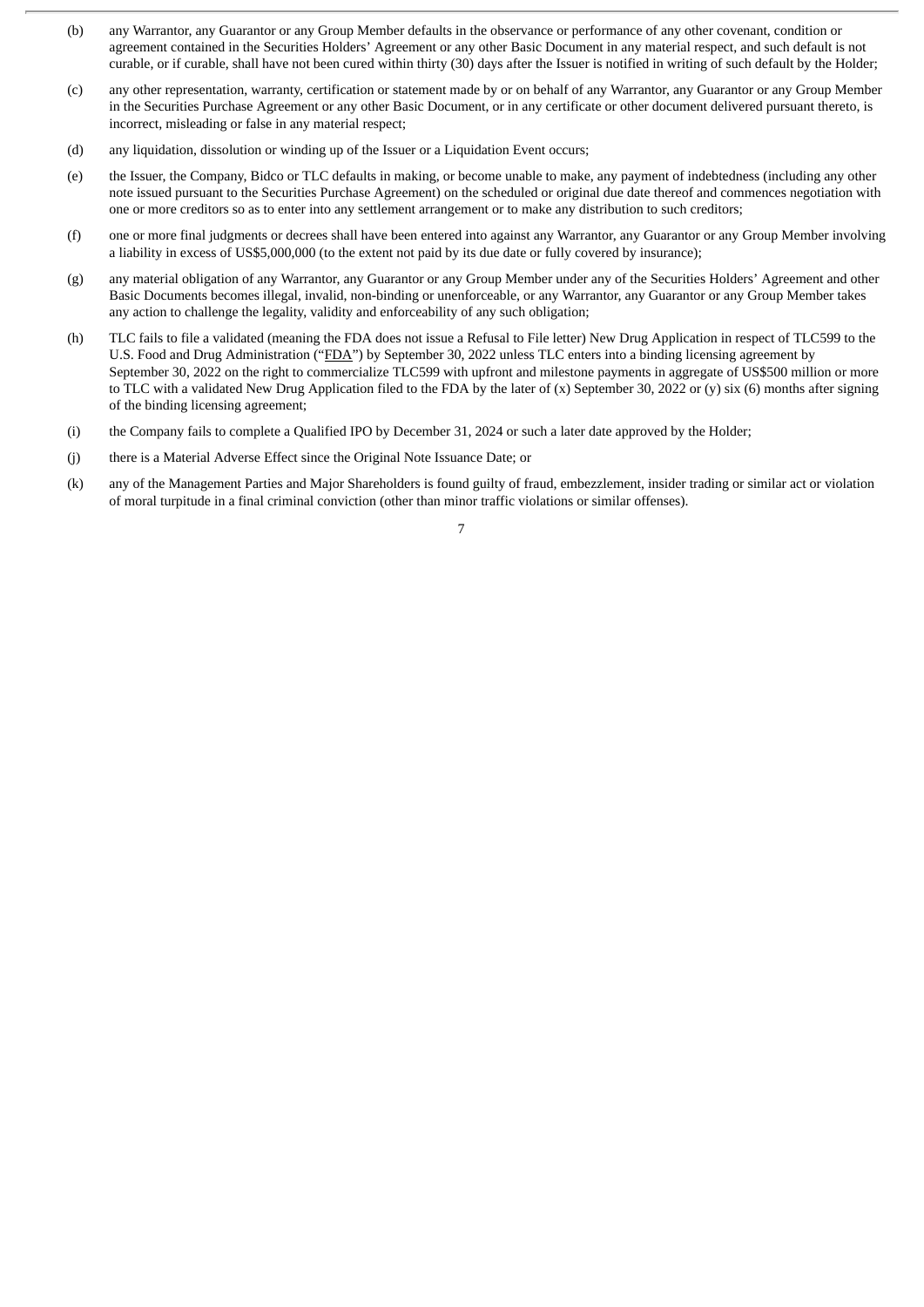- 5.2 Notice by the Issuer. Upon the occurrence of an Event of Default, the Issuer shall give the Holder prompt notice of the occurrence of such Event of Default.
- 5.3 Consequence of Event of Default. Upon the occurrence of an Event of Default, the Holder may, by notice in writing to the Issuer pursuant to Section 2.2, require the Issuer to redeem this Note in whole or in part.

#### **SECTION 6 REGISTRATION, TRANSFER AND TERMINATION OF NOTE**

- 6.1 Register. The Issuer shall keep a register in which the Issuer shall provide for any registration and transfer of this Note, in which the Issuer shall record the name and address of the Holder and the name and address of each subsequent Holder and prior owner of this Note. The Holder shall notify the Issuer of any change of name or address and promptly after receiving such notification the Issuer shall record such information in such register.
- 6.2 Transfer. This Note and all rights hereunder (or a portion thereof) may be transferred by the Holder at any time to any Affiliate of the Holder or to any other Person other than any Mainland Chinese Investor. Any transfer by the Holder to any Person other than its Affiliate shall be subject to the right of first refusal of the Major Shareholders based on the same terms and procedures as the right of first refusal of the holders of Preferred Shares set out in Section 2 of the Securities Holders Agreement, to the extent applicable. The Issuer shall complete any transfer of this Note within five (5) Business Days at the request of the Holder. A transfer of this Note may be effected by a surrender hereof to the Issuer and the issuance by the Issuer of a new Note or Notes in replacement thereof, which shall be registered by the Issuer in accordance with Section 6.1 hereof once an executed copy of the replacement note has been executed by the transferee.
- 6.3 Termination of Rights. All rights under this Note shall terminate when (a) the entire principal amount of this Note and any other amounts payable in relation to this Note have been paid and received pursuant to Section 2 above; and/or (b)all remaining outstanding principal amount of the Note and any other amounts payable in relation to this Note are exchanged pursuant to Section 3.1 or Section 3.2 in full; provided that nothing in this Section 6.3 shall be deemed to release any Party from any liability for any breach hereof prior to the effective date of such termination.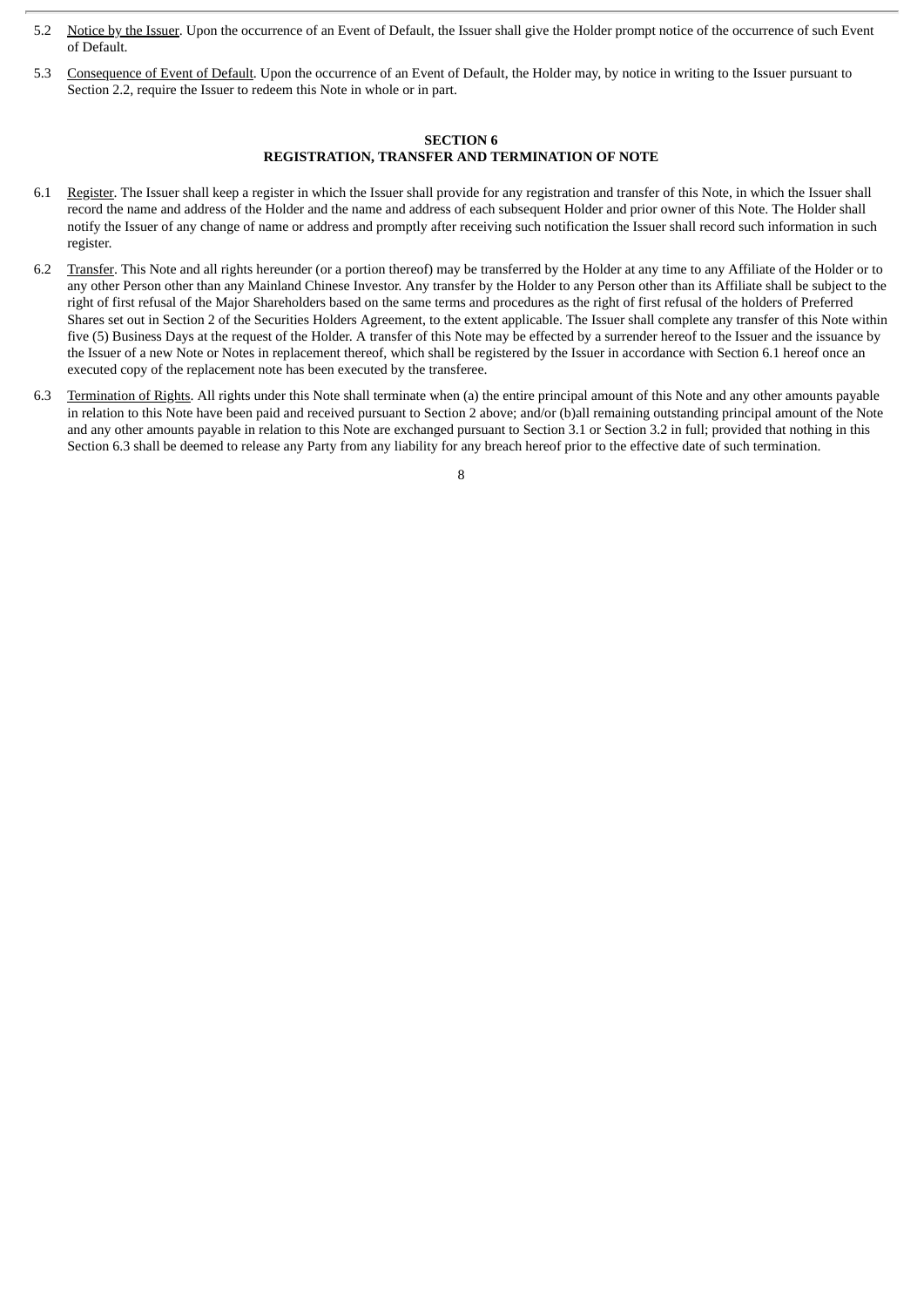#### **SECTION 7 DEFINITIONS**

7.1 Definitions. Unless otherwise defined below, capitalized terms used in this Note shall have the same meaning ascribed to them in the Securities Purchase Agreement or the Securities Holders' Agreement, as applicable:

"Basic Documents" means this Note, the Share Swap Agreement, the Irrevocable Undertakings, the Rollover Agreements, the Securities Purchase Agreement, the Securities Holders' Agreement, the Restated Articles, the Loan Agreements and the Security Documents.

"Business Day" means any day other than a Saturday, Sunday or other day on which commercial banks in Taiwan or Hong Kong are required or authorized by law or executive order to be closed.

"Company" means TLC BioSciences Corp., an exempted company organized under the laws of Cayman Islands whose registered address at PO Box 309, Ugland House, Grand Cayman, KY1-1104, Cayman Islands.

"Change of Control Event" has the meaning ascribed to it in the Securities Holders' Agreement.

"Control" of a Person means (i) ownership of more than fifty percent (50%) of the shares in issue or other equity interests of such Person or (ii) the power to direct the management or policies of a Person, whether through the ownership of more than fifty percent (50%) of the voting power of such Person, through the power to appoint a majority of the members of the board of directors or similar governing body of such Person, through contractual arrangements or otherwise.

"Encumbrance" means (i) any mortgage, charge (whether fixed or floating), pledge, lien (other than lien created by operation of law), hypothecation, assignment, deed of trust, title retention, security interest or other encumbrance of any kind securing, or conferring any priority of payment in respect of, any obligation of any Person, including without limitation any right granted by a transaction which, in legal terms, is not the granting of security but which has an economic or financial effect similar to the granting of security under applicable law, (ii) any lease, sub-lease, occupancy agreement, easement or covenant granting a right of use or occupancy to any Person, (iii) any proxy, power of attorney, voting trust agreement, option, right of first offer or refusal or transfer restriction in favor of any Person and (iv) any adverse claim as to title, possession or use.

"Equity Securities" has the meaning ascribed to it in the Securities Holders' Agreement.

"Exchange Shares", with respect to any Exchange with respect to all or any portion of the principal amount of this Note, means the Preferred Shares issued upon such Exchange.

"Group" means, collectively, the Company, Bidco and TLC and their respective Subsidiaries, and "Group Member" means any of them.

"Hong Kong" or "HKSAR" means the Hong Kong Special Administrative Region of the People's Republic of China.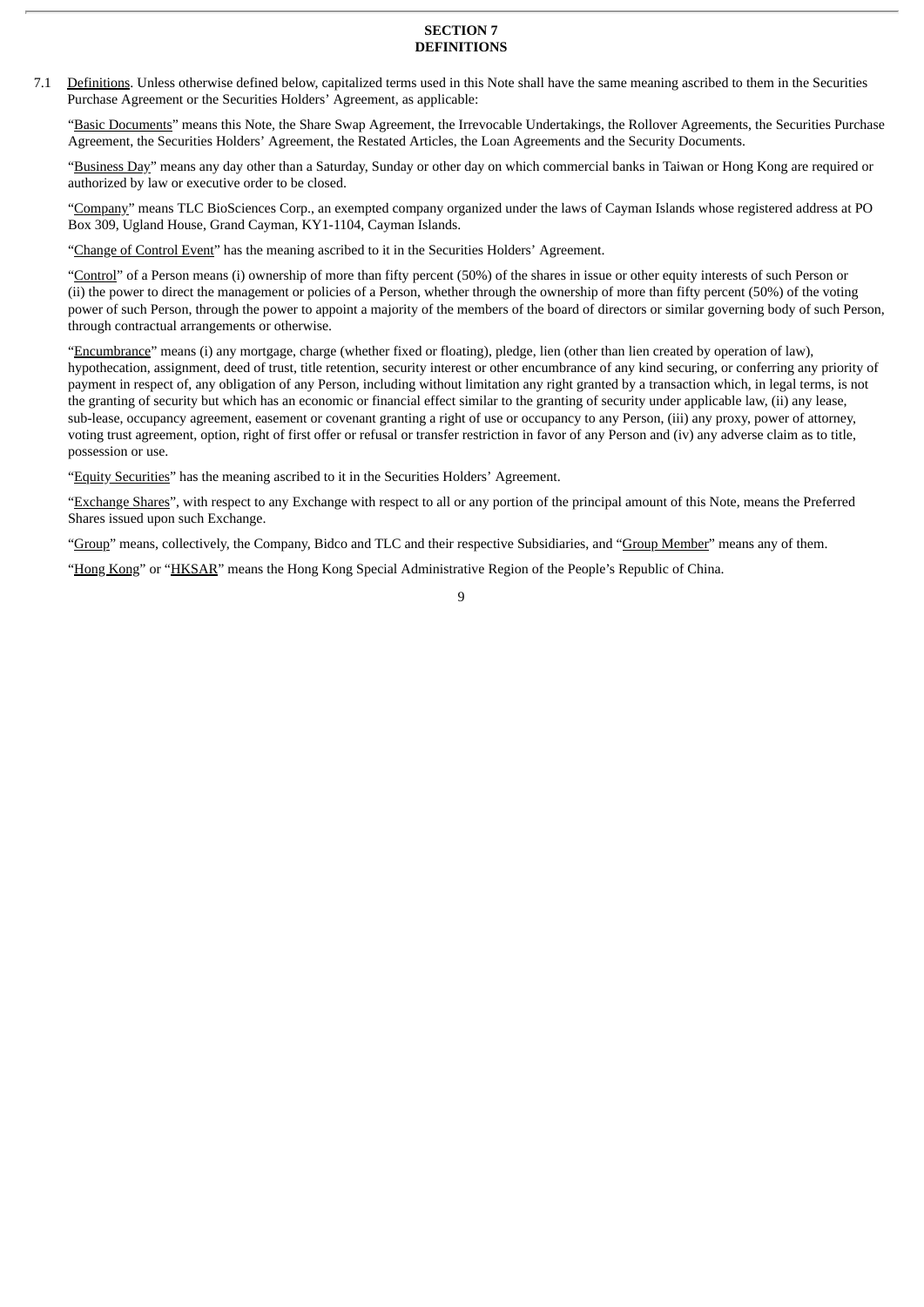"Internal Rate of Return" means, in respect of all or any portion of the principal amount of this Note, the annual rate based on a 365-day period used to discount each cash flow in respect of such principal amount of the Note (such cash flow to include the original purchase consideration paid for such principal amount of the Note as negative cash flow, and all interests, dividends and other distributions received on, and cash received from redemption of, such principal amount of the Note as positive cash flow) to the Original Note Issuance Date such that the present value of the aggregate cash flow equals zero. In connection with any payment required under this Note, the Internal Rate of Return will be calculated with reference to the period from the Original Note Issuance Date to the Redemption Price Payment Date, provided that such period shall be from the Original Note Issuance Date to the Option Redemption Trigger Date when calculating any Additional Special Redemption Price.

"Liquidation Event" has the meaning ascribed to it in the Securities Holders' Agreement.

"Mainland Chinese Investor" means an Investor subject to the regulations under the Measures Governing Investment Permit to the People of Mainland Area(大陸地區人民來台投資許可辦法).

"Major Shareholder" has the meaning ascribed to it in the Securities Holders' Agreement.

"Management Party" has the meaning ascribed to it in the Securities Holders' Agreement.

"Material Adverse Effect" has the same meaning as stipulated in the Securities Purchase Agreement.

"Ordinary Shares" means ordinary shares in the share capital of the Company, par value of US\$0.0001 each.

"Original Note Issuance Date" means March 1, 2022, the original date of issuance of the Note.

"Person" means any natural person, firm, company, governmental authority, joint venture, partnership, association or other entity (whether or not having separate legal personality).

"Preferred Share Equivalent" means any security or obligation which is by its terms exchangeable or exercisable for Preferred Shares and any option, warrant or other subscription or purchase right with respect to Preferred Shares.

"Qualified IPO" means a firm underwritten public offering of shares of the Company on internationally recognized stock exchange approved by the Board that implies a pre-money valuation of the Group Members (based on the price per share offered to the public in such offering) of at least (x) US\$800,000,000 million, if such offering is completed on or prior to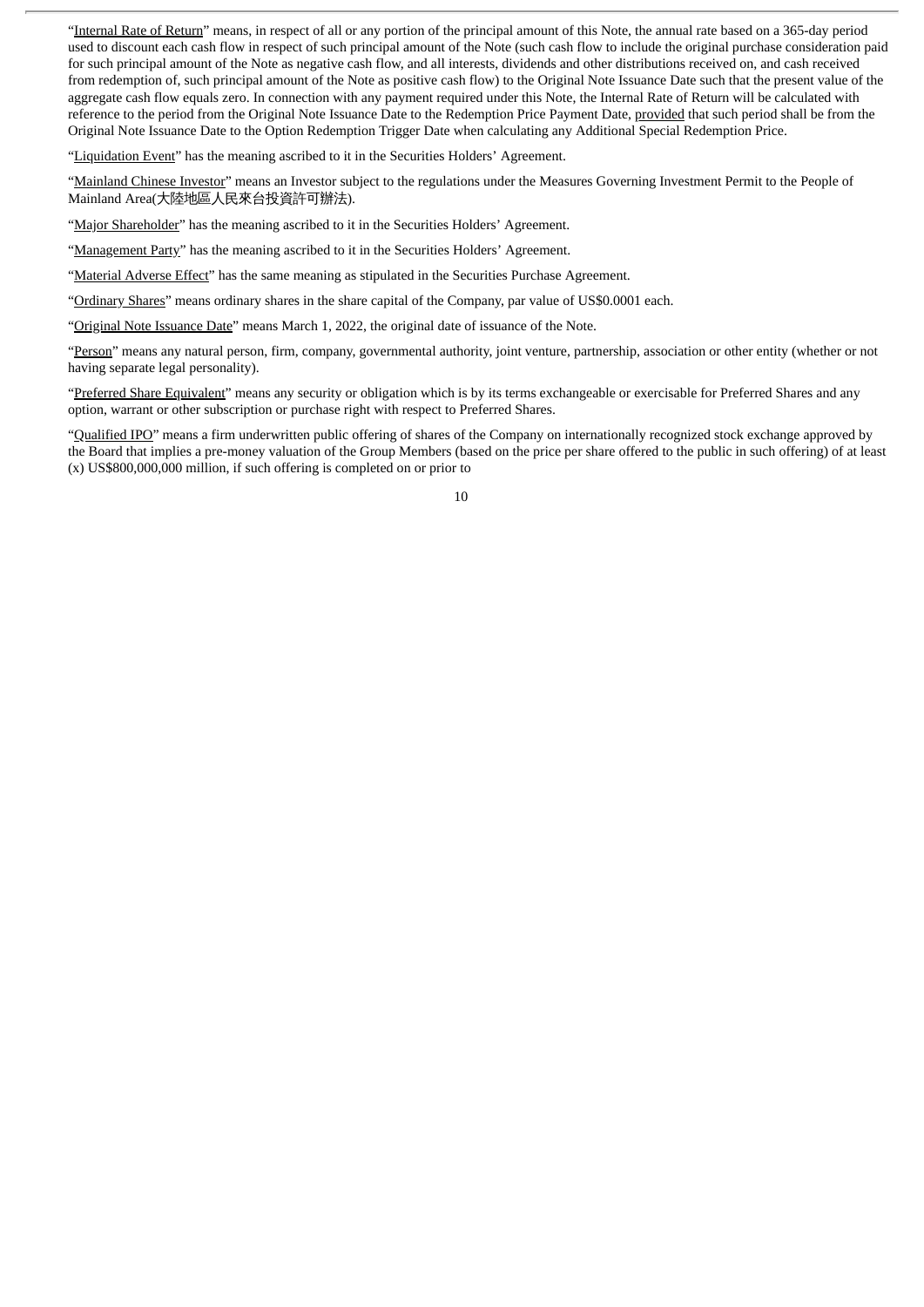December 31, 2022, (y) US\$1,000,000,000, if such offering is completed after December 31, 2022 but on or prior to December 31, 2024, or (z) such higher amount as may be approved by the Board (including the approval of the PAG Director), if such offering is completed after December 31, 2024.

"Securities Holders' Agreement" means the Securities Holders' Agreement of Company entered into by the Issuer, the Company, the Major Shareholders, the Management Parties, the Holder and certain other parties thereto on the date hereof.

"Singapore" means the Republic of Singapore.

"Subsidiary", with respect to any given Person, any other Person that is Controlled directly or indirectly by such given Person.

"TLC" means Taiwan Liposome Company, Ltd, a company incorporated under Taiwan law, which is, as of the date hereof, listed on the NASDAQ Global Select Stock Market and the Taipei Exchange.

| Term                                    | <b>Section</b> |
|-----------------------------------------|----------------|
| <b>ACT</b>                              | Preamble       |
| Additional Special Redemption Price     | 2.2(b)         |
| Automatic Exchange                      | 3.1            |
| <b>Event of Default</b>                 | 5.1            |
| Exchange                                | 3.2            |
| <b>Exchange Notice</b>                  | 3.3(a)         |
| <b>FDA</b>                              | 5.1(h)         |
| fully-diluted basis                     | 3.2            |
| Holder                                  | Preamble       |
| <b>Incompletion Redemption Price</b>    | 2.2(a)         |
| Initial Special Redemption Price        | 2.2(b)         |
| Interest                                | 1.1(a)         |
| <b>Issuer</b>                           | Preamble       |
| <b>Maturity Date</b>                    | 2.1(b)         |
| <b>Maturity Redemption Price</b>        | 2.1(a)         |
| New Issue Price                         | 3.6            |
| <b>Note</b>                             | Preamble       |
| <b>Optional Exchange</b>                | 3.2            |
| <b>Optional Redemption Trigger Date</b> | 2.2(b)         |
| <b>Preferred Shares</b>                 | 3.1            |
| <b>Redemption Notice</b>                | 2.3(a)         |
| <b>Redemption Price</b>                 | 2.2(c)         |
| <b>Redemption Price Payment Date</b>    | 2.3(b)         |
| Second Completion                       | 3.1            |
| Securities Purchase Agreement           | Preamble       |
| <b>SIAC</b>                             | 8.2            |
| <b>SIAC Rules</b>                       | 8.2            |
| Special Redemption Price                | 2.2(b)         |
| <b>Total Principal Amount</b>           | Preamble       |
| Transaction                             | 3.7            |
|                                         |                |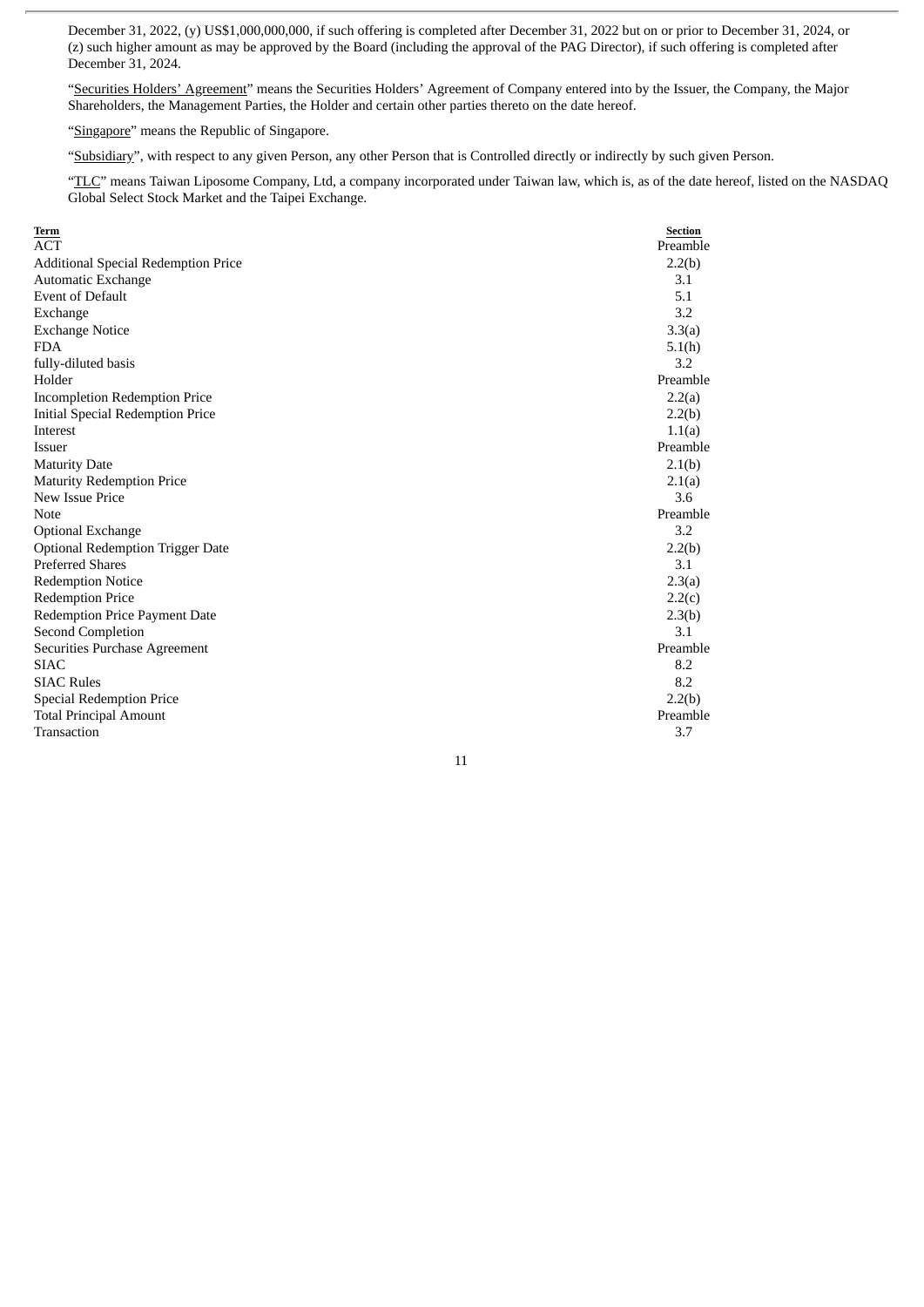7.2 Headings. Section headings in this Note are included herein for convenience of reference only and shall not constitute a part of this Note for any other purpose.

## **SECTION 8 GOVERNING LAW; ARBITRATION**

- 8.1 Governing Law. This Agreement shall be governed by and construed in accordance with the Laws of Hong Kong as to matters within the scope thereof, without regard to its principles of conflicts of laws.
- 8.2 Arbitration. In the event the parties are unable to settle a dispute between them regarding this Agreement in accordance with Section 8.1 above, such dispute, including the validity, invalidity, breach or termination of this Agreement, shall be referred to and finally settled by arbitration administered by the Singapore International Arbitration Centre (the "SIAC") in accordance with the Arbitration Rules of the SIAC (the "SIAC Rules") then in effect, which rules are deemed to be incorporated by reference into this section. The seat of the arbitration shall be Singapore. There shall be three (3) arbitrators. The Holder shall select one (1) arbitrator. The Issuer and any other party to such a dispute shall jointly select one (1) arbitrator. The SIAC shall select the third arbitrator. The language of the arbitration shall be English. The decision of the arbitrators (by rule of majority) shall be final and binding on the parties (including any decision on their fees) and their fees shall be borne and paid by the parties in such proportions as the arbitrators shall determine.

#### **SECTION 9 MISCELLANEOUS**

- 9.1 Notices. Any notice or communication provided for by this Note shall be in writing and shall be delivered in accordance with Section 10 of the Securities Purchase Agreement.
- 9.2 Payment. All payments required to be paid by the Issuer under this Note to the Holder shall be paid by wire transfer in United States Dollars in immediately available funds to a bank account notified by the Holder to the Issuer.
- 9.3 Waiver. The Issuer waives presentment, notice of dishonor, protest and any other notice or formality with respect to this Note. The Issuer agrees that no omission or delay by the Holder in exercising any right under this Note shall operate as a waiver, and the single or partial exercise of any such right or rights shall not preclude any other further exercise of such right or rights.
- 9.4 Amendment. This Note may not be amended or modified except by a written agreement executed by the Issuer and the Holder, and, if such amendment or modification negatively impacts the rights and privileges of a Holder in a manner different from all other Holders of the Note, such affected Holder.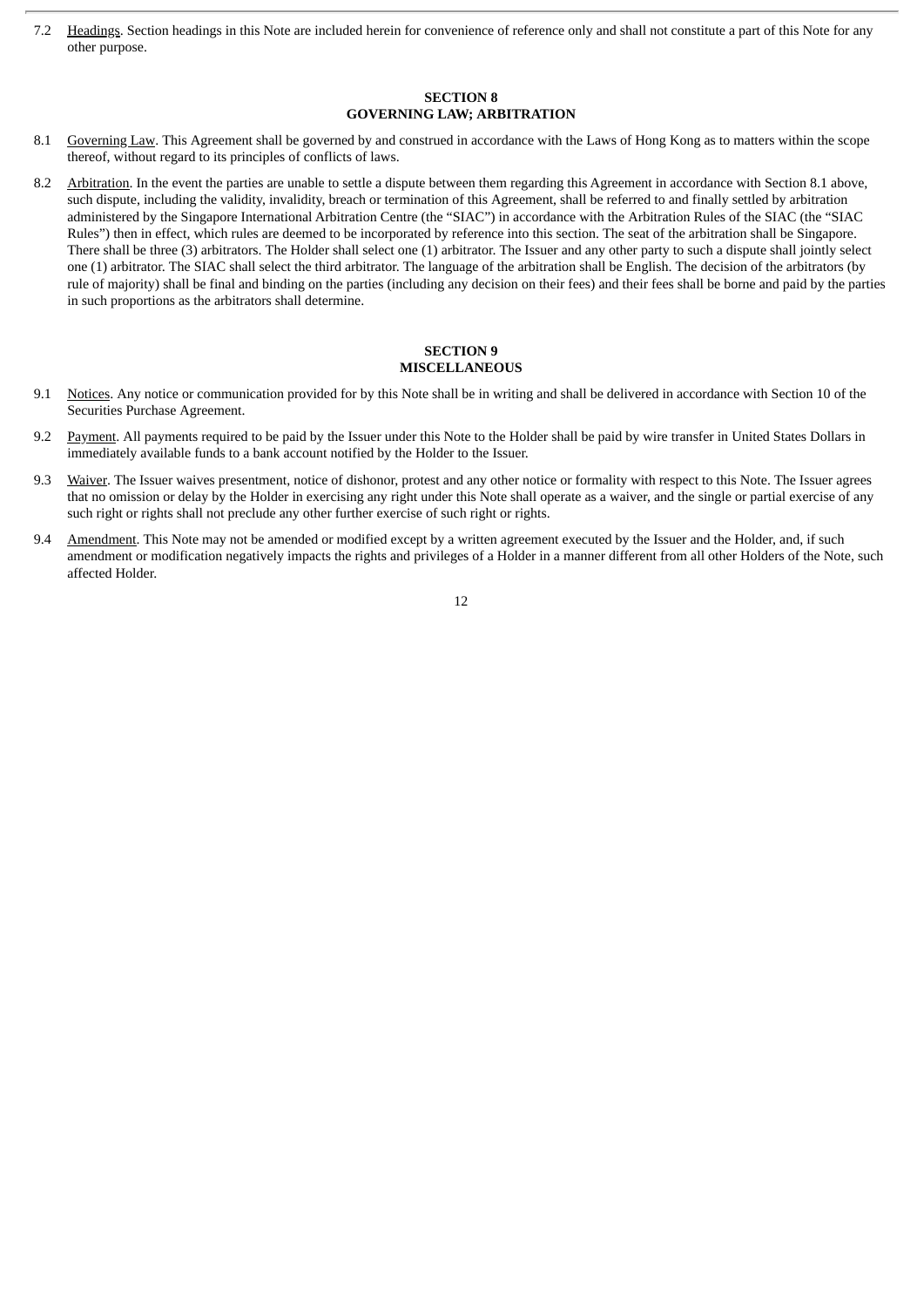<sup>9.5</sup> Language. This Note is drawn up in the English language. If this Note is translated into any language other than English, the English language text shall prevail.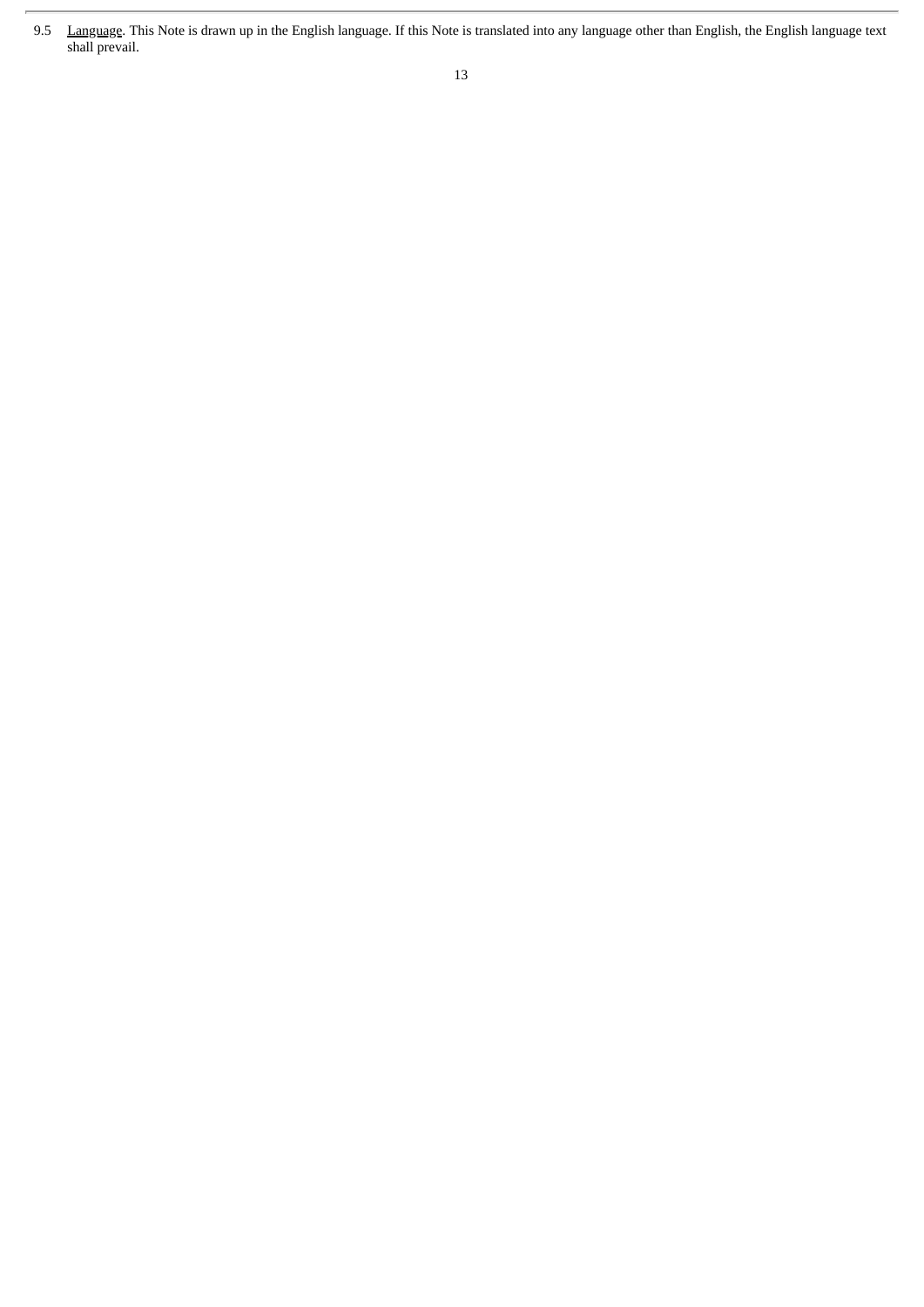**IN WITNESS WHEREOF**, the undersigned has caused this Note to be executed by its officer or director thereunto duly authorized, on the date first above written.

## **Teal Sea Holding Corp.**

By: /s/ Chih-Heng Yeh Name: CHIH-HENG YEH Title: DIRECTOR

## **TLC BioSciences Corp.**

By: /s/ Chih-Heng Yeh Name: CHIH-HENG YEH Title: DIRECTOR

AGREED AND ACCEPTED:

**PAG Growth Lynx Holding (BVI) Limited**

By: /s/\_ Timothy Yuen Cheng Zee

Name: Timothy Yuen Cheng Zee Title: Director

*Signature Pages to Exchangeable Note*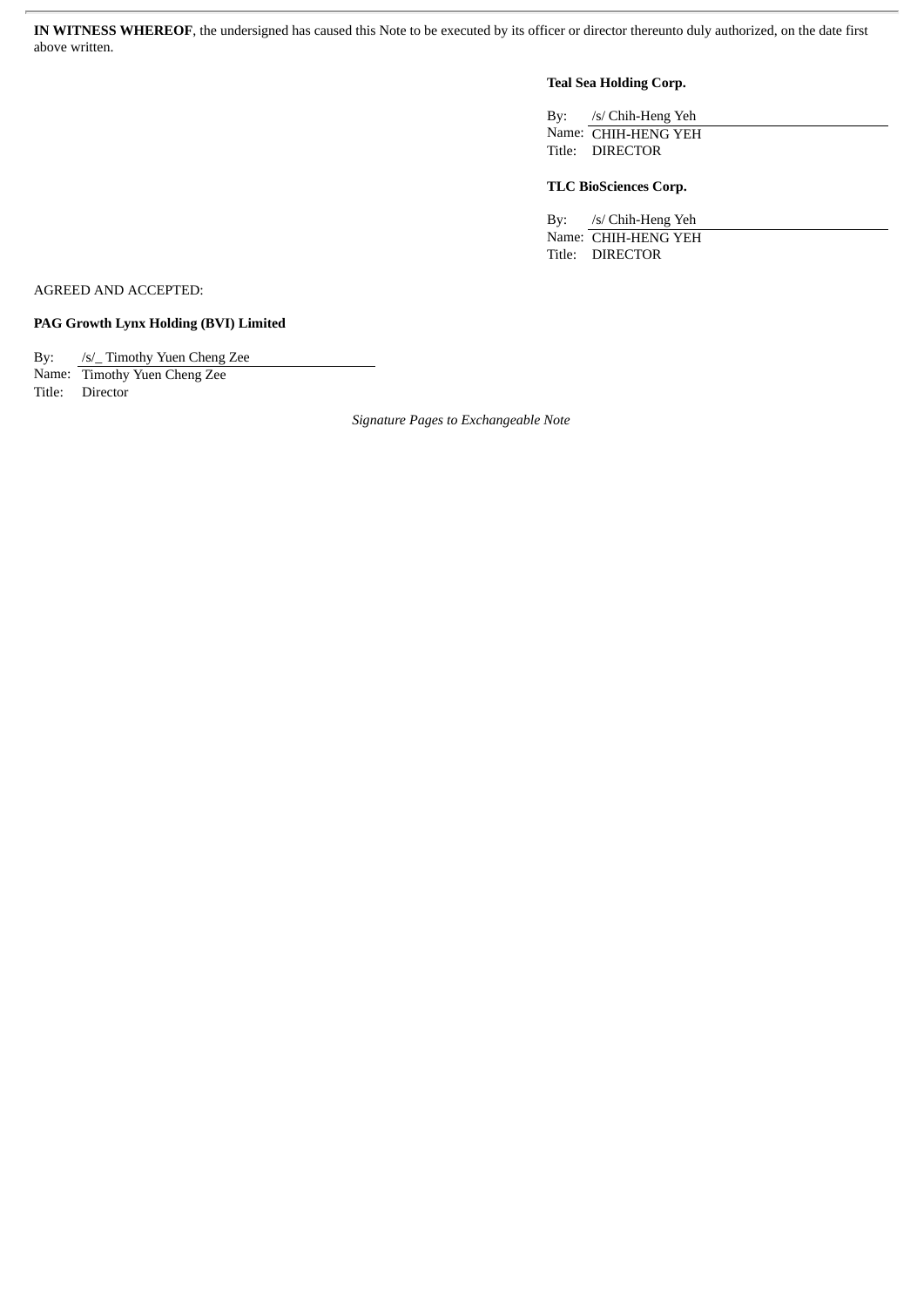## **APPENDIX A**

## **FORM OF REDEMPTION NOTICE**

[date]

To: Teal Sea Holding Corp. (the "Issuer") PO Box 309, Ugland House, Grand Cayman, KY1-1104, Cayman Islands

Re: Redemption Notice in relation to the Exchangeable Note No. of the Issuer (the "Note"), dated as of \_\_\_\_\_\_\_\_\_\_, 2022 with an aggregate outstanding principal amount of US\$[•].

Capitalized terms used herein and not otherwise defined shall have their respective meanings as set forth in the Note.

Dear Sirs:

We, the Holder of the Note, hereby deliver this Redemption Notice pursuant to Section 2.3(a) of the Note and hereby notify the Issuer of the exercise of the redemption right set forth in Section  $[2.2(a)/2.2(b)/2.2(c)]$  of the Note to redeem [all of the outstanding principal amount of the Note] [such principal amount of the Note equal to US\$ [ ]] [together with accrued and unpaid interest thereon] at a redemption price calculated pursuant to Section  $2.2(a)/2.2(b)/2.2(c)$  (the "Redemption Price").

Aggregate outstanding principal amount to be redeemed: US\$ [

Aggregate accrued but unpaid interest with respect to the principal amount to be redeemed: US\$ [  $\qquad$  ]

Total Redemption Price: US\$ [

Please kindly transfer to us the Redemption Price in accordance with the provisions of Section 2.3(b) of the Note.

Very truly yours, [Names of the Holder]

By: Name: Title:

Appendix A